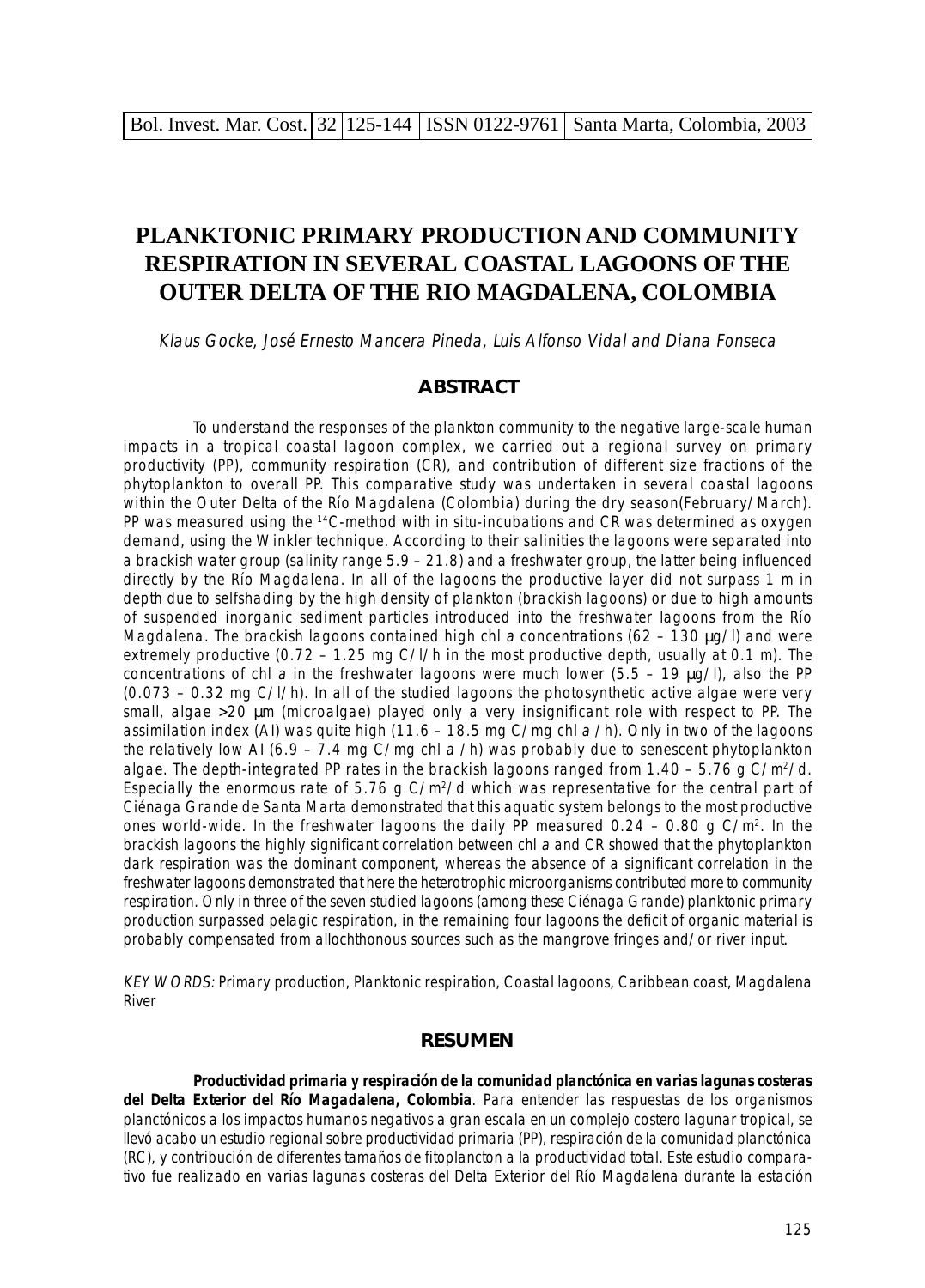seca (febrero/marzo). La PP fue medida usando el método <sup>14</sup>C con incubaciones in situ y la RC fue determinada por demanda de oxígeno usando la técnica Winkler. De acuerdo con las salinidades, las lagunas fueron separadas en el grupo de agua salobre (rango de salinidad entre 5.9 – 21.8) y en el grupo de agua dulce, este último directamente influenciado por el Río Magdalena. En todas las lagunas la zona productiva no soprepasó 1m de profundidad debido al autosombreo por la alta densidad planctónica (lagunas de agua salobre) o debido a la alta cantidad de sedimentos inorgánicos suspendidos, introducidos por el Río Magdalena a las lagunas de agua dulce. Las lagunas de agua salobre presentaron altas concentraciones de chl a (62 – 130 µg/l) y fueron extremadamente productivas (0.72 – 1.25 mg C/l/h en la profundidad más productiva, generalmente a 0.1 m). Las concentraciones de chl a en las lagunas de agua dulce fueron mucho más bajas (5.5 – 19 µg/l) y también la PP (0.073 – 0.32 mg C/l/h). En todas las lagunas estudiadas las algas fotosinteticamente activas fueron muy pequeñas, las algas >20 µm (microalgas) jugaron un papel insignificante con respecto a la PP. El índice de asimilación (IA) fue muy alto (11.6 – 18.5 mg C/mg chl a /h). Solamente en dos de las lagunas el relativamente bajo IA (6.9 – 7.4 mg C/mg chl a /h) fue debido probablemente a fitoplancton senescente. La tasa de PP integrada en las lagunas de agua salobre tuvo un rango de 1.40 – 5.76 g C/m<sup>2</sup>/d. En especial la enorme tasa de 5.76 g C/m<sup>2</sup>/d, la cual fue representativa de la parte central de Ciénaga Grande de Santa Marta, demuestra que este sistema acuático pertenece a los más productivos del mundo. En las lagunas de agua dulce la PP diaria estuvo entre 0.24 y 0.80 g C/m2. En las lagunas de agua salobre la correlación altamente significativa entre chl a y RC mostró que la respiración fitoplanctónica fue el componente dominante, mientras que la ausencia de una correlación significativa en las lagunas de agua dulce, demostró que allí los microorganismos heterotróficos contribuyeron más a la respiración de la comunidad. En tres de las siete lagunas (entre estas Ciénaga Grande), la producción primaria planctónica sobrepasó la respiración pelágica. En las otras lagunas la carencia de material orgánico es probablemente compensada por fuentes alóctonas tales como el manglar y/o las descargas riverinas.

PALABRAS CLAVE: Producción primaria, Respiración planctónica, Lagunas costeras, Costa Caribe, Río Magdalena

# **INTRODUCTION**

Since the introduction of a method to determine the primary production (PP) in aquatic environments by Gaarder and Gran (1927) much information was collected about this parameter. The authors used the liberation of oxygen by photosynthesising algae (oxygen method) to measure the magnitude of PP. For analytical reasons the application of this method was limited to eutrophic biotopes. When Steemann-Nielsen (1952) developed the much more sensitive  ${}^{14}C$ -method which measures the uptake of  ${}^{14}CO$ , by algae, PP could be studied even in very oligotrophic systems. From that time on the information about primary production in marine and limnic environments grew almost exponentially. Primary production measurements were included in many studies for obvious reasons, since the formation of organic matter by green plants is the most decisive factor which governs the flux of organic material through the ecosystem. In spite of the importance of the knowledge of PP, however, even up to the last decades most of the respective studies were restricted to temperate regions.

A good example for such a lack of studies outside of the temperate regions is the system of coastal lagoons east of the Río Magdalena mouth in northern Colombia. The largest lagoon in this "Delta Exterior del Río Magdalena" (DERM) is Ciénaga Grande de Santa Marta, an aquatic ecosystem of utmost ecological and economical importance for the adjacent region (Botero and Mancera, 1996; Polanía *et al*., 2001). Between 1964 and 1995 more than 430 papers and reports were published about Ciénaga Grande (Mancera *et al*., 1996), only eight of them dealt with problems related to the primary production of the system. Probably the most comprehensive one is the work of Hernández and Gocke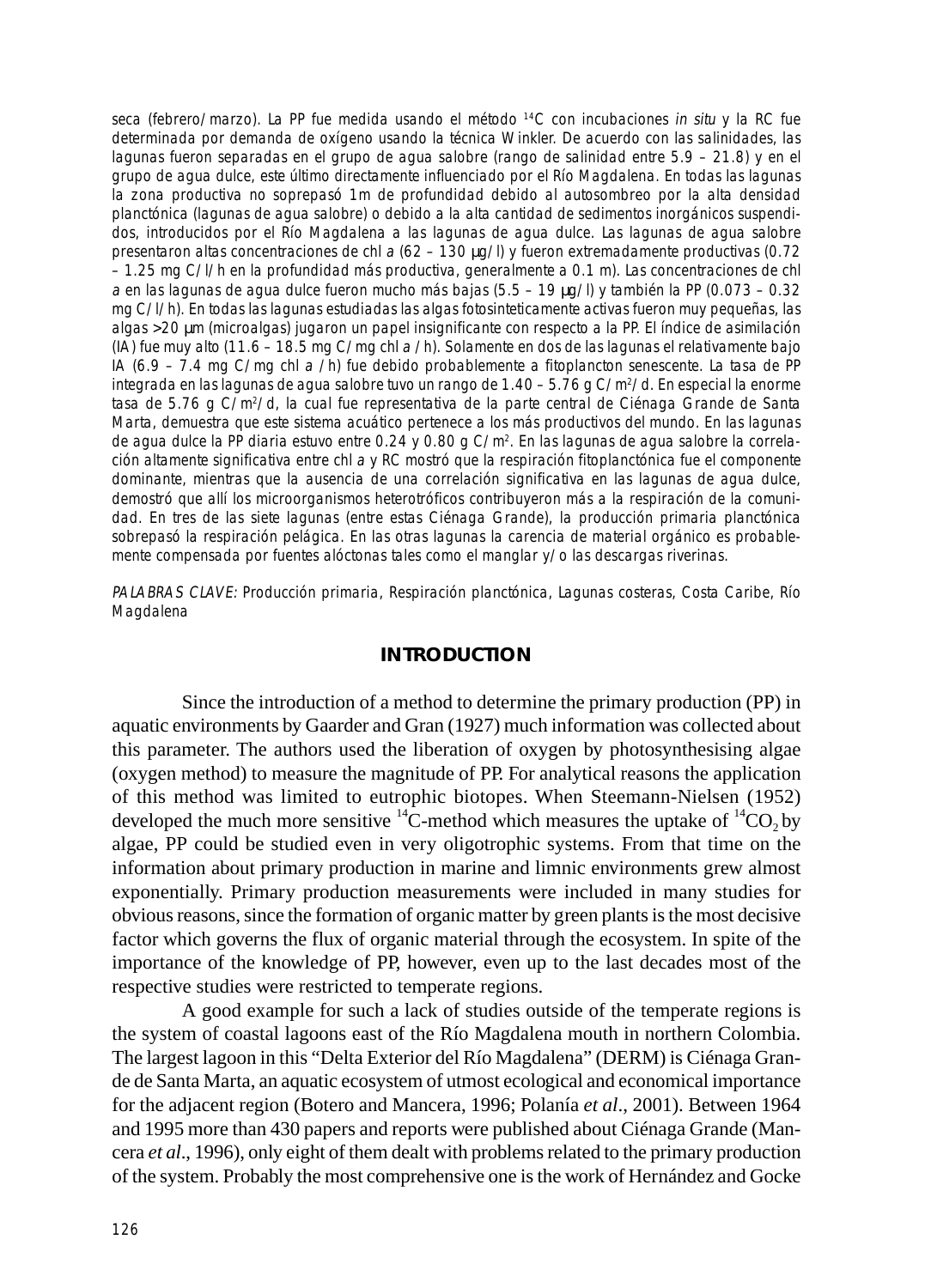(1990), who studied the annual cycle of the PP at four stations in 1987 using the oxygen method. The authors state that Ciénaga Grande is a hyperproductive system showing a well marked seasonal variation with highest PP-values at the end of the rainy season when the salinity of the lagoon was lowest. Annual primary production amounted to 1690  $gC/m^2$  (gross PP) and community respiration (CR) in the pelagial had a magnitude of 700 gC/m<sup>2</sup>/year. Thus, about two fifth of the produced organic material is mineralized in the water column. A probably significant part is exported into the adjacent coastal region of the Caribbean Sea and the rest is further degraded at the lagoon's bottom or remains there as a permanent sediment.

Even though general knowledge of primary production of Ciénaga Grande might exist, there is still a substantial lack of information about the PP under special conditions. To determine whether the enormous human impact (hypersalinization, contamination, eutrophication,etc.) that the whole wetland had suffered during the last four decades (Botero and Mancera, 1996; Polanía *et al*., 2001) has lead to a deterioration of its pelagic primary productivity, we carried out a regional survey of several coastal lagoons within the DERM, comparing the primary production, community respiration, and the contribution of different size fractions of the phytoplankton to overall PP. Those lagoons were chosen which differ markedly with respect to hydrological and biological properties.

# **STUDY AREA**

The study area forms part of the "Outer Delta of the Río Magdalena" which is located at the northern coast of Colombia (Figure 1). This enormous wetland area is bordered on the western side by the Río Magdalena and on the eastern side by the high mountain region Sierra Nevada de Santa Marta. The northern boundary is the Caribbean Sea. The study area lies between  $10^{\circ}$  45'–11° 05' N and 74° 16'–74° 46' W. Since a detailed description of the study area is given by Palacio (1983) and especially by Botero and Mancera (1996) and Polanía *et al*. (2001), the dates presented here will concentrate on those geographical, hydrographical and biological features which are important for understanding our results.

Several lagoons are lying in this delta lagoon complex, the largest one is the brackish water system Ciénaga Grande de Santa Marta. It forms an enormous triangle  $(450 \text{ km}^2)$  bordered to the north by the Isla Salamanca, a long and narrow sand barrier. On its eastern side a fertile plain area mostly used for banana and oil palm plantations separates Ciénaga Grande from the Sierra Nevada de Santa Marta. Three sampling sites were selected in Ciénaga Grande. 1) Boca de La Barra: the inlet that connects Ciénaga Grande with the Caribbean Sea; 2) Centro: the central portion of the lagoon; 3) Boca Río Sevilla: the mouth of the second largest river that discharges into Ciénaga Grande (Figure 1).

On the southern and western side of Ciénaga Grande a huge inundation and accumulation area exists with large swamps and numerous lagoons. This so-called "Complejo Pajarales" represents a mangrove area, where *Avicennia germinans*, *Rhizophora mangle* and *Laguncularia racemosa* predominate. Three of our studied lagoons, Ciénaga Pajaral, Ciénaga La Luna and Ciénaga La Redonda, are situated within this area. A system of channels connects these lagoons with Ciénaga Grande and Río Magdalena.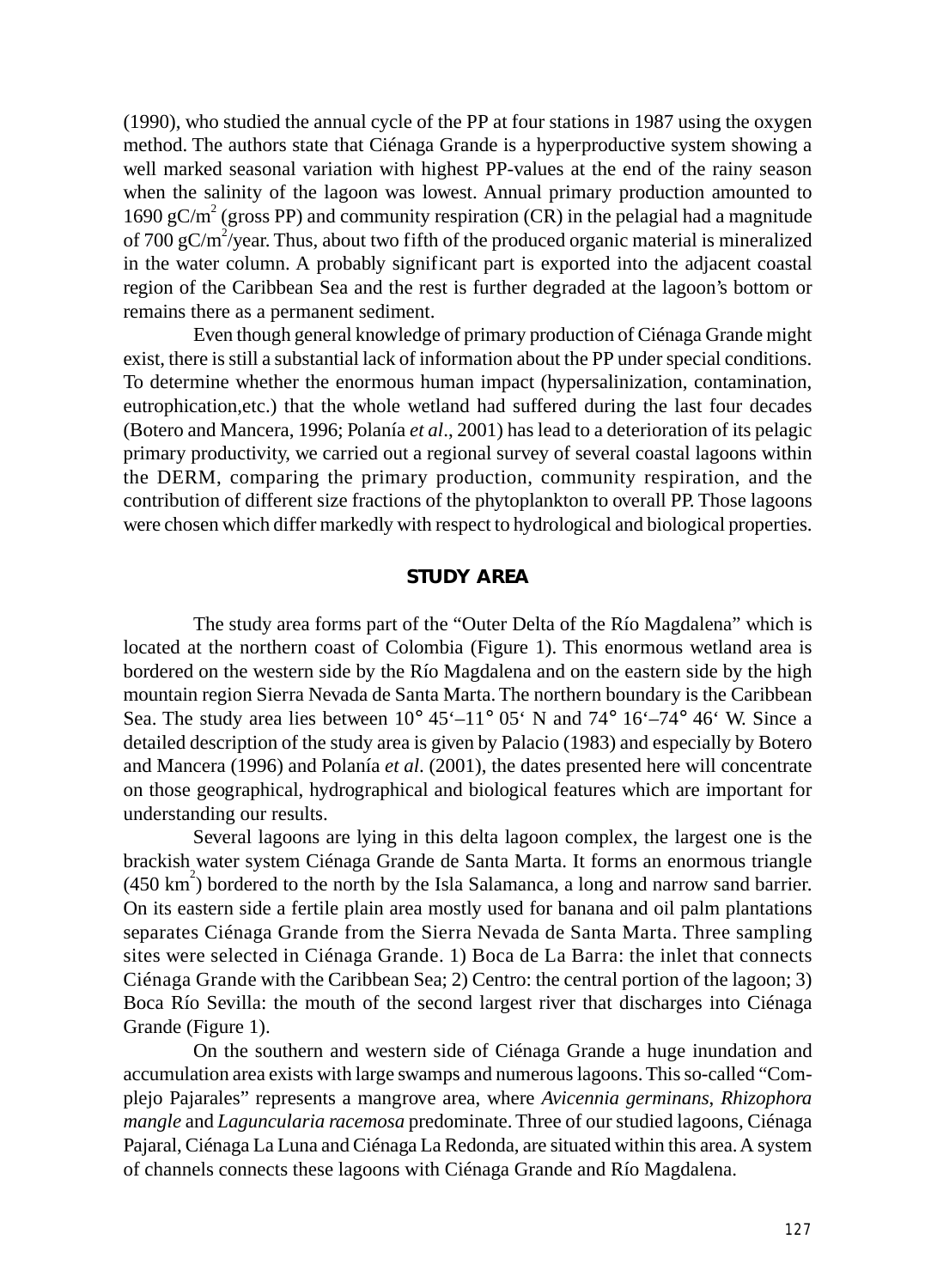

Figure 1. Location of the study sites east of Barranquilla in northern Colombia. Ciénaga Grande with stations Barra (Bar), Centro (Cen) and Boca Río Sevilla (Sev). Complejo Pajarales with the lagoons Ciénaga Pajaral (Paj), Ciénaga La Luna (Lun) and Ciénaga La Redonda (Red). Complejo Isla Salamanca Occidental with the lagoons Ciénaga La Piedra (Pie), Ciénaga El Loro (Lor) and Ciénaga El Torno (Tor).

The three remaining lagoons (Ciénaga La Piedra, Ciénaga El Loro, Ciénaga El Torno) are situated near the mouth of the Río Magdalena. This area, called "Complejo Isla Salamanca Occidental", is influenced by the Río Magdalena via an artificial channel. These lagoons are not directly connected with Ciénaga Grande or the lagoons within the Complejo Pajarales.

According to its geomorphological and geophysical characteristics the DERM can be classified as a river-dominated, arid, low tidal delta lagoon complex (Thom, 1982). The area is situated within the tropical dry life zone with a total of six to seven dry months a year. The annual precipitation varies from about 500 mm in the north to 1000 mm in the south. The annual water deficit is 1030 mm (IGAC, 1973). The main dry season lasts from late December to April and the rainy season from May to mid December. The latter generally has a short dry interval in July and August. The mean duration of the daily sunshine varies between 7.6 (wet season) and 8.8 hours (dry season). According to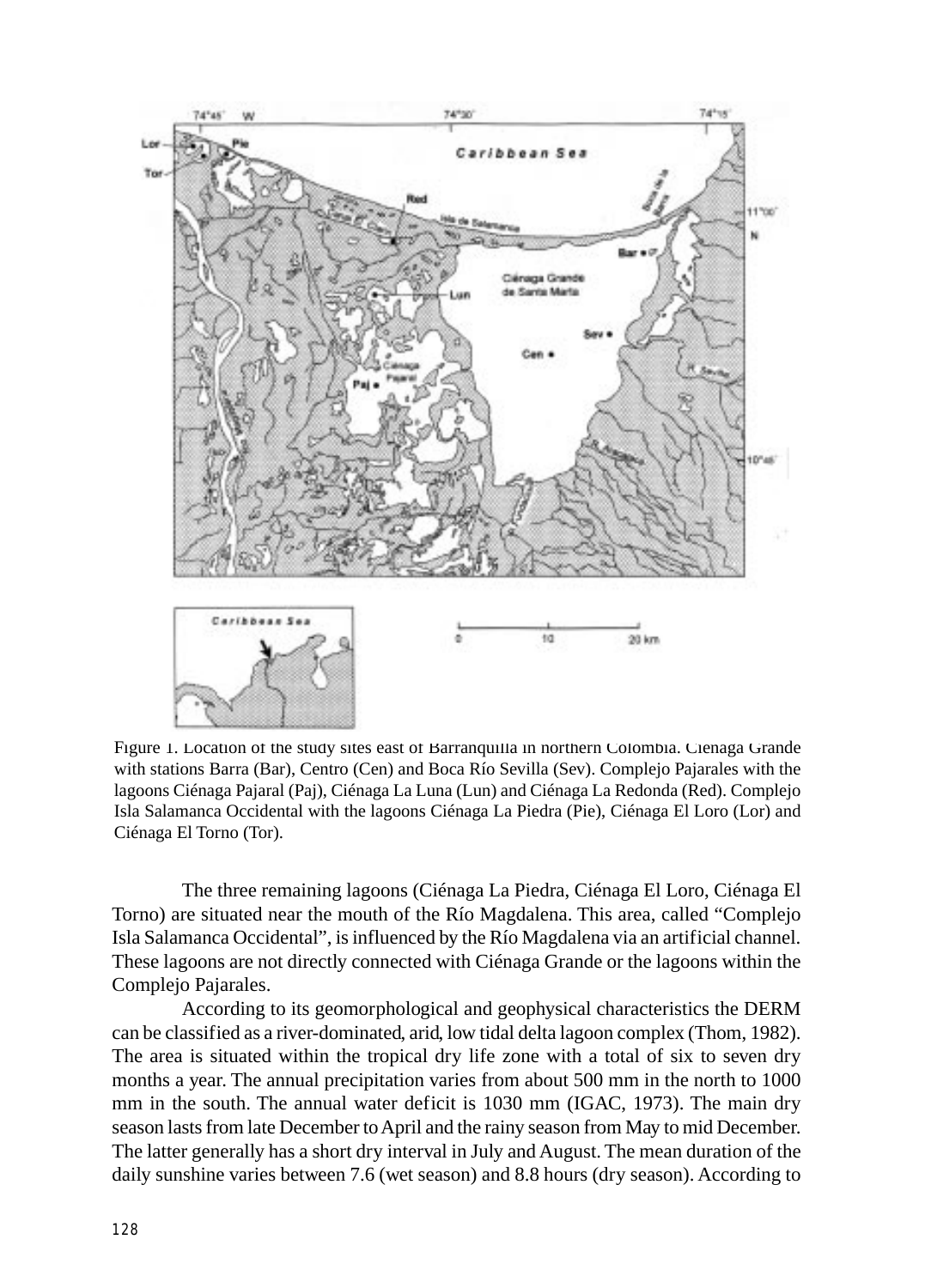Sánchez *et al*. (1993) the monthly means of the solar radiation vary between 4.5 (October) and 5.5 kWh/m\_ (from January to May). The temperature is isomegathermic with annual means from  $27 - 28$  °C and daily amplitudes of  $8 - 9$  °C (Wiedemann 1973).

All lagoons within the Outer Delta of the Río Magdalena, even the enormous Ciénaga Grande, are extremely shallow, nearly nowhere measuring more than 1.5 – 1.8 m. The few exceptions are of small scale. The mean annual water temperature is around 30°C (Hernández, 1986). Since tidal ranges at the Caribbean coast are small (around 30 cm), the only part of the DERM which is directly influenced by salt-water intrusion due to tidal currents, is the north-eastern corner of Ciénaga Grande. Salinity fluctuations in the lagoons of the DERM are caused by seasonally varying amounts of intruding salt-water respectively freshwater discharge of the rivers and channels. During the last half year before the present study, the monthly means of the water discharge of the Río Magdalena were close to the means over the last 20 years. In Ciénaga Grande a total salinity range from 0 to 40 was observed (Hernández, 1986). In the lagoons of the Complejo Pajarales the salinity varies seasonally between 0 and 76 and in the Complejo Isla Salamanca Occidental between 0 and 10 (unpublished data).

The whole Outer Delta of the Río Magdalena is subjected to severe environmental stress factors. Many of them are associated with freshwater diversion (Mancera and Vidal, 1994; Botero and Salzwedel, 1999). Alterations of the hydrological regime of the DERM started when a highway constructed in 1956 interrupted most of the connections between the Caribbean Sea and Ciénaga Grande. During the seventies of the last century freshwater from the Río Magdalena was diverted from the mangrove forests west of Ciénaga Grande and from the lagoon itself by a road without culverts along the river. These alterations lead to soil hypersalinization resulting in a mass mortality of more than 70 % of the original mangrove forest coverage  $(510 \text{ km}^2)$  in approximately 40 years.

In the late nineties some of the channels were re-opened as the most important correctional measure to rehabilitate the degraded mangrove forests and aquatic systems within the Outer Delta of the Río Magdalena. Today the Almendros and Torno channels supply again the lagoons of the Complejo Isla Salamanca Occidental with freshwater. The Caño Clarin connects the Río Magdalena with the north-west corner of Ciénaga Grande and influences several lagoons of the Complejo Pajarales. The Caño Aguas Negras enters the central part of the Complejo Pajarales. Its water discharge influences Ciénaga Pajaral and Ciénaga Mendegua. The Caño Renegado enters the southern part of the DERM and flows into the most southern part of Ciénaga Grande via the Río Fundación. In some areas these correctional measures have caused already a slight improvement of the environmental conditions. Much long-lasting and expensive effort, however, is still needed to improve the situation, since in addition to the salinity problems the whole DERM area and especially Ciénaga Grande are severely affected by eutrophication process, pesticide discharge, and microbial contamination (Botero and Mancera, 1996).

The study was performed in February and March 1997 which fall into the dry season. During these months the water discharge of the Río Magdalena and the rivers from the Sierra Nevada usually reaches its lowest level. North-easterly trade winds are dominant during the dry season with speeds of 3.2 – 5.4 m/s (Polanía *et al*., 2001). In the afternoons the wind freshens markedly up, thus preventing a stratification of the water column of the lagoons.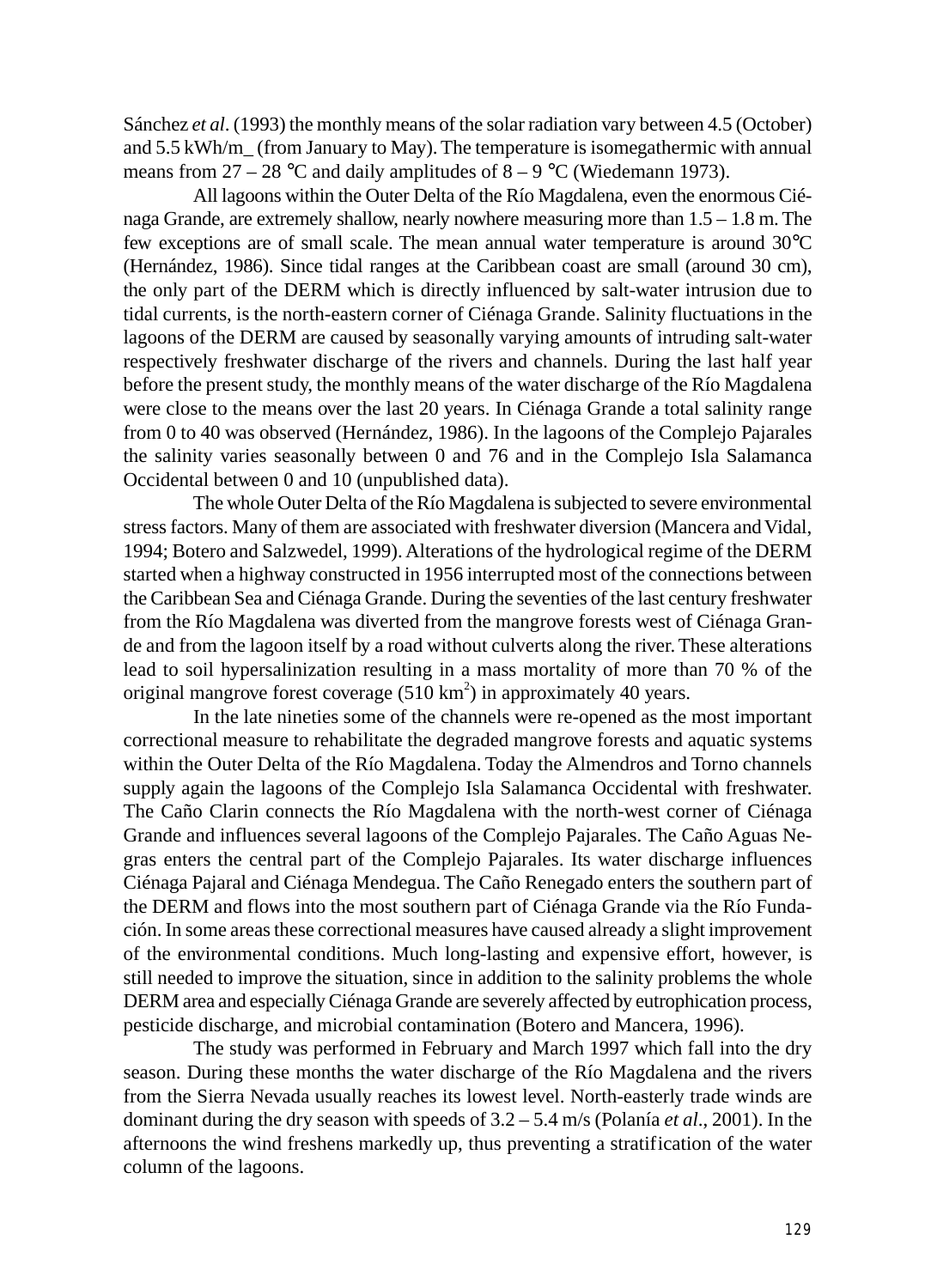#### **MATERIALS AND METHODS**

**Sampling.** The samples were taken with a Niskin sampler just below the surface. Since the sampler has a length of 50 cm, the sample represented the upper half meter of the water column. Samples from each group of lagoons were processed together, the time lapse between sampling and beginning of the incubations for primary production and community respiration measurements never exceeded one hour, during which the samples were kept at in situ-temperature in an insulation box.

**Physical, chemical and meteorological variables.** Temperature, salinity and dissolved oxygen were measured with a TS- and an Oxygen probe (WTW, Weilheim, Germany). Secchi depth was obtained with a white 20 cm diameter disk. Dissolved inorganic carbon (DIC) was calculated from temperature, salinity, pH and alkalinity. The latter was obtained by titration with 0.1 N HCl to a pH of 4.3 (Wetzel and Likens, 1991). Incident radiation was measured with a Quantum Radiometer (LI-COR Inc.). Since these radiation measurements were impossible at the study sites, they had to be done at the Instituto de Investigaciones Marinas in Santa Marta, about 34 and 61 km respectively north-east off the incubation sites.

**Phytoplankton composition.** Identification and enumeration of phytoplankton organisms were mostly done with a standard microscope using phase contrast objectives. Since phytoplankton density or inorganic sediment loading were extremely high, Sedgwick Rafter counting cells (Sweetwater Products, GB) filled with 1 ml of the thoroughly mixed sample were used. For counting, size measurement and identification of the marine and brackish water species the procedure given by Vidal (1995) was followed. Freshwater unicellular algae were identified according to Yacubson (1969, 1972, 1974).

**Chlorophyll** *a* **and primary production.** For chlorophyll *a* determinations samples were filtered onto glass fiber filters (GF/F, Whatman). Pigments were extracted with 90% acetone and measured by HPLC (Mantoura and Llewellyn, 1983). Primary production was determined with the 14C-method according to Steemann-Nielsen (1952). From each station or lagoon 14 clear polycarbonate vials (30 ml) were filled with the sample and inoculated with 4  $\mu$ Ci of NaH<sup>14</sup>CO<sub>3</sub>. Pairs of vials were incubated in six depths for three hours around noon. The remaining two vials served as dark bottles and were incubated in light-tight PVC-tubes. The incubation depths were chosen according to the Secchi depth, the deepest being 90 cm for the stations in Ciénaga Grande, 60 cm for the lagoons in the Complejo Pajarales and 75 cm for the lagoons in the Complejo Isla Salamanca Occidental. Since always three sampling sites or lagoons were studied on the same day, the incubations were made together at one of the respective study sites. These were station Barra in Ciénaga Grande, Ciénaga Pajaral in the Complejo Pajarales and Ciénaga El Torno in the Complejo Isla Salamanca Occidental. For calculating the vertical profiles of the primary production of the respective lagoons which were studied on the same day, depths corrections were made as shown in the following example: The Secchi depths  $(D<sub>s</sub>)$  of the sampling sites Barra, Centro and Boca Río Sevilla were 30, 28 and 27 cm respectively. The incubations were made together at station Barra in 0, 10, 20, 30, 60 and 90 cm. The corresponding depths of the other sites would be:  $(D<sub>c</sub>$  of study site/ D<sub>s</sub> of site Barra) multiplied with the incubation depths of site Barra. Thus, the corresponding incubation depths of station Boca Río Sevilla would be 0, 9, 18, 27, 54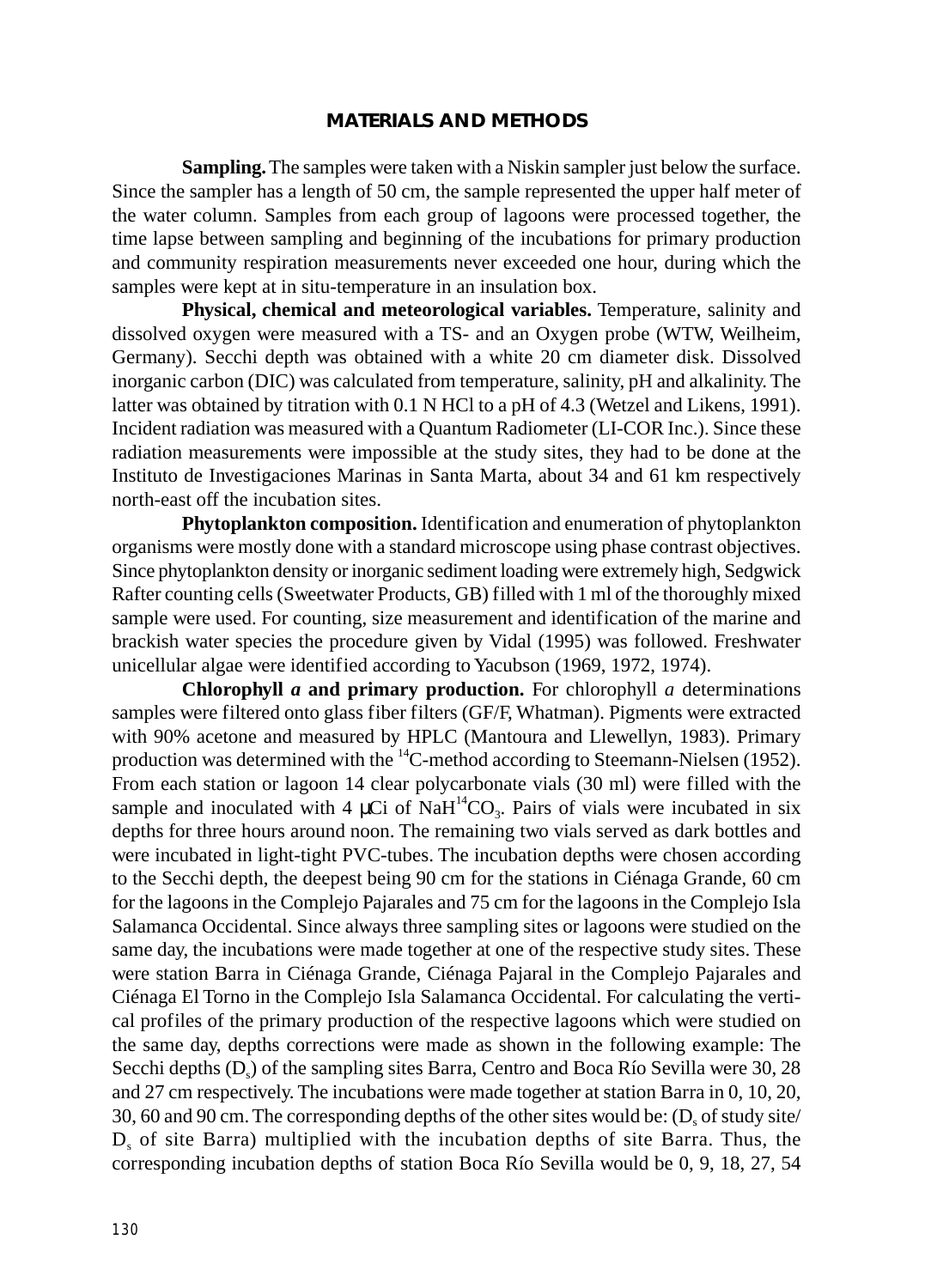and 81 cm. After incubation the vials (not fixed) were brought in a light-tight insulation box to the laboratory and filtered immediately. Due to the high amount of organic and inorganic seston only small aliquots of 3 ml (Ciénaga Grande and lagoons of the Complejo Pajarales) or 5 ml (Complejo Isla Salamanca Occidental) could be filtered through 0.2 µm cellulose acetate membrane filters for determining the overall primary production. For assessing the contribution of different phytoplankton size classes to PP, aliquots of 5 ml were filtered through 2 and 5  $\mu$ m polycarbonate filters and through disks made from 10 and 20 µm nylon nets. After exposing the filters and disks to HCl fumes they were placed in scintillation vials containing Lumagel. Radioactivity incorporated by photosynthetic organisms was determined in a Packard Tri-Carb-1500 liquid scintillation counter.

**Community respiration (CR):** Sets of 4 glass flasks of 50 ml (nominal volume) were cautiously filled with sample water. Two of them served to determine the initial oxygen concentration, the remaining two were incubated for 6 hours at in situ-temperature in a light-tight insulation box. Oxygen measurements were made using the Winkler technique. An RQ value of 0.83 was employed to convert  $O_2$ -units into µg of organic carbon respired by the suspended organisms (Vollenweider, 1974).

# **RESULTS**

**Physical, chemical and meteorological variables.** In the following description a distinction will be made between brackish water and freshwater lagoons. As table 1 and figure 2 show, the group of brackish water lagoons consists of Ciénaga Grande with its three sampling sites Barra, Centro and Boca Río Sevilla. Additionally, Ciénaga Pajaral and Ciénaga La Luna fall into this group. The group of freshwater (or almost freshwater) lagoons of the study area includes Ciénaga La Redonda, Ciénaga La Piedra, Ciénaga El Loro, and Ciénaga El Torno.

| Study site                | Area<br>km2 | Depth<br>m | Sampling<br>time | Secchi<br>depth(m) | Salinity | Alkalin.<br>meq/l | Temp.<br>°C | Oxygen<br>$%$ Sat. | pH   | Chl a<br>μg/l |
|---------------------------|-------------|------------|------------------|--------------------|----------|-------------------|-------------|--------------------|------|---------------|
| Ciénaga Grande            | 450         |            |                  |                    |          |                   |             |                    |      |               |
| Stat. Barra               |             | 3.00       | 9:40             | 0.30               | 21.8     | 1.98              | 30.0        | 121                | 8.73 | 62            |
| Stat. Centro              |             | 1.65       | 8:40             | 0.28               | 15.6     | 1.88              | 29.4        | 99                 | 8.58 | 67            |
| Stat. Boca Rio Sevilla    |             | 1.10       | 9:20             | 0.27               | 13.3     | 1.79              | 30.8        | 99                 | 8.65 | 63            |
| <b>Complejo Pajarales</b> |             |            |                  |                    |          |                   |             |                    |      |               |
| Ciénaga Pajaral           | 120         | 0.85       | 10:00            | 0.23               | 12.1     | 2.36              | 28.5        | 110                | 8.79 | 130           |
| Ciénaga La Luna           | 3           | 1.10       | 9:40             | 0.23               | 5.9      | 2.32              | 25.1        | 79                 | 8.78 | 97            |
| Ciénaga La Redonda        |             | 1.10       | 9:15             | 0.20               | 1.8      | 2.34              | 25.1        | 92                 | 8.15 | 19            |
| Complejo Isla             |             |            |                  |                    |          |                   |             |                    |      |               |
| Salamanca Occidental      |             |            |                  |                    |          |                   |             |                    |      |               |
| Ciénaga La Piedra         |             | 1.35       | 10:00            | 0.26               | 0.8      | 1.87              | 24.3        | 99                 | 8.34 | 15            |
| Ciénaga El Loro           | 1.5         | 1.20       | 10:15            | 0.27               | 0.1      | 1.56              | 24.7        | 101                | 8.26 | 15            |
| Ciénaga El Torno          | 2           | 0.85       | 10:25            | 0.26               | 0.1      | 1.57              | 24.7        | 99                 | 8.26 | 5.5           |

Table 1. Hydrological data of the studied coastal sites. Samples were taken on 27 February (Ciénaga Grande), 4 March (Complejo Pajarales) and 6 March (Complejo Isla Salamanca Occidental). The depths indications refer to the points where the samples were taken.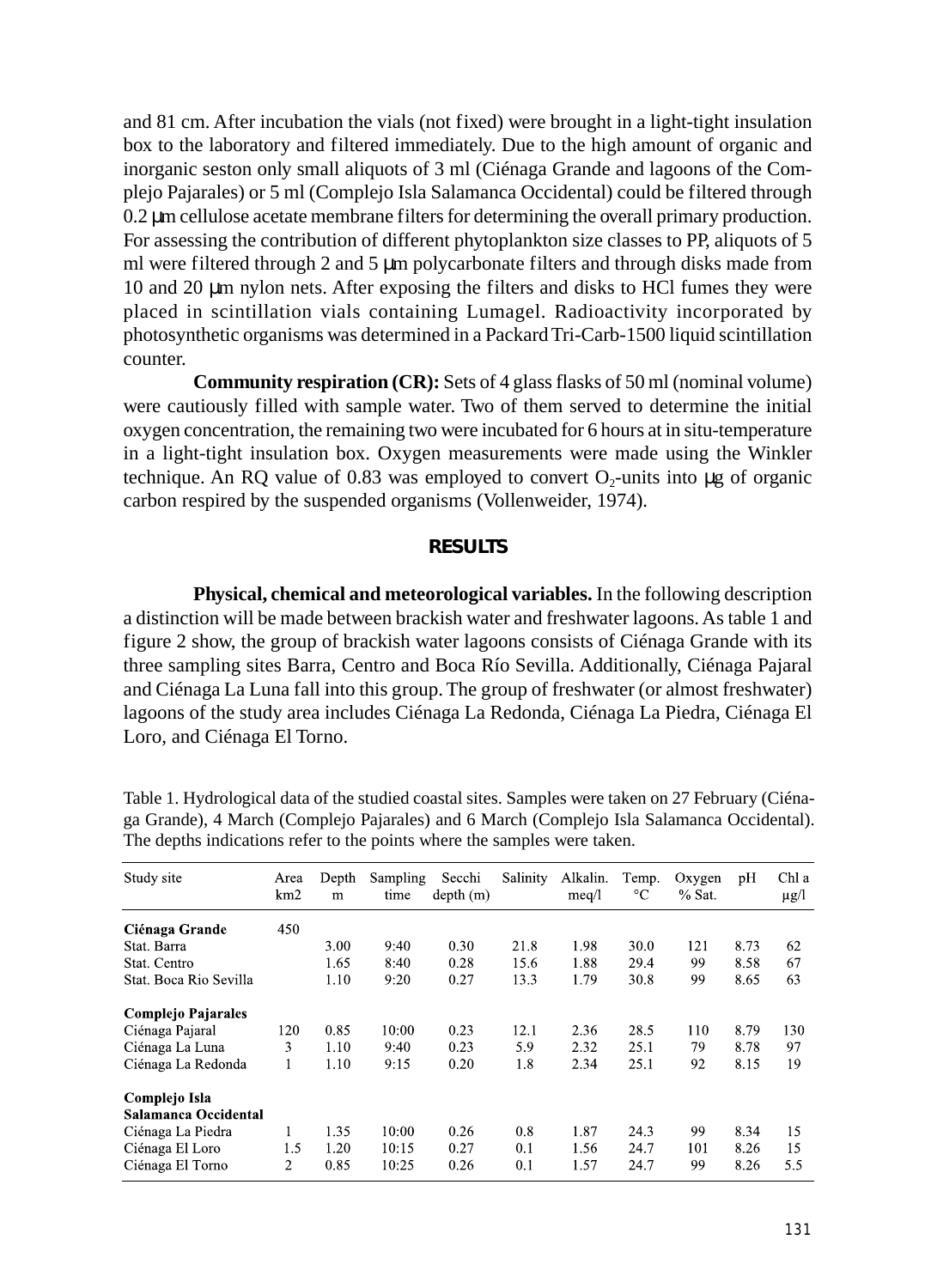



Figure 2. Salinity and chlorophyll *a* concentration at different sites of the study area.

In table 1 several hydrological variables of the lagoons are listed. The brackish water lagoons showed salinities ranging from 21.8 observed near the inlet of Ciénaga Grande, to 5.9 in Ciénaga La Luna. The "highest" salinity found in the group of freshwater lagoons was 1.8 in Ciénaga La Redonda, whereas the respective values in the other lagoons of this group ranged from 0.1 to 0.8.

The water temperature of the two groups of lagoons did not differ as clearly as did their salinity. Whereas the temperature of the freshwater lagoons was quite uniform ranging from 24.3 to 25.1 °C, the temperature of the brackish water lagoons was somewhat higher with the exception of Ciénaga La Luna. At the three sampling sites of Ciénaga Grande the water temperature was between 29.4 to 30.8 °C. Ciénaga Pajaral showed a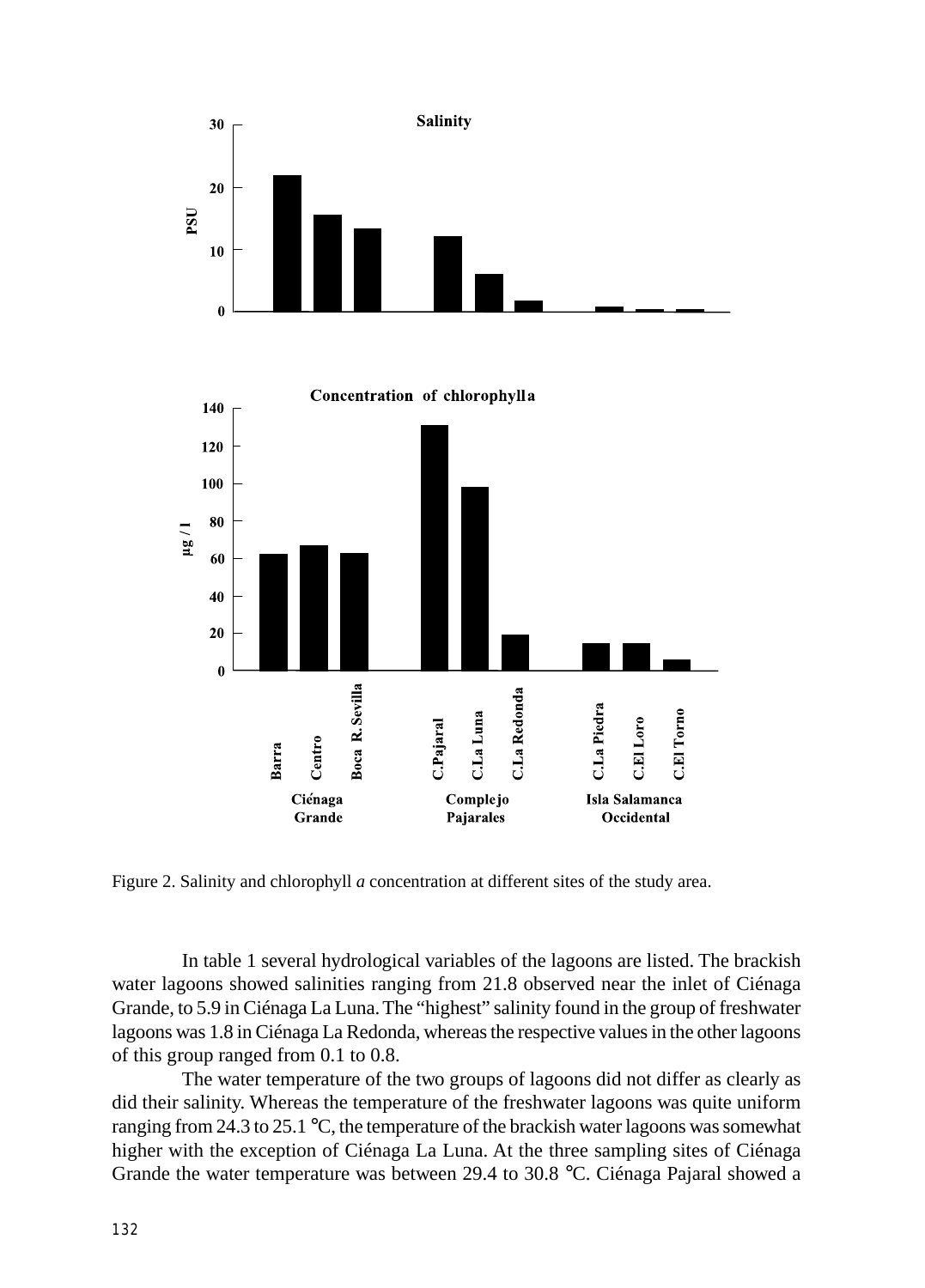temperature relatively similar to Ciénaga Grande (28.5 °C). Ciénaga La Luna, even though belonging to the brackish water lagoons, had a temperature almost identical with the freshwater lagoons (Table 1).

Alkalinity ranged from 1.56 to 2.36 meq/l. The lowest values were observed in those freshwater lagoons which were most strongly subjected to riverine influences. The highest alkalinity was found in the three lagoons of the Complejo Pajarales (Table 1). Here obviously the type of the surrounding soil influences the alkalinity. The pH was related to the trophic status of the systems, since "low" values  $(8.15 - 8.34)$  were observed in the lagoons with relatively low chl *a* concentrations and "high" pH values (8.58 – 8.79) in the lagoons with high amounts of chl *a*.

Secchi depths of the study sites were very small and ranged only from 20 to 30 cm (Table 1) thus indicating an extremely high turbidity of the water. The greatest Secchi depth and hence lowest turbidity was found at station Barra near the connection of Ciénaga Grande with the Caribbean Sea. It shows a certain, albeit reduced influence of the clear Caribbean water that enters during high tide.

Oxygen saturation of the upper part of the water columns of the study sites is depicted in Table1. The four freshwater lagoons had an  $O<sub>2</sub>$  content near the saturation value  $(92 - 101 \%)$ , whereas the brackish water lagoons showed a much broader range with values from considerably below (79 % in Ciénaga La Luna) to values much above the saturation value (121 % at station Barra in Ciénaga Grande). The time course of oxygen saturation was followed over about three hours at station Barra (brackish water) and in Ciénaga El Torno (freshwater). In figure  $3$  it is shown that at station Barra the  $O<sub>2</sub>$ saturation rose almost linearly from 121 % at 9:45 to 238 % at 13:20. In Ciénaga El Torno at 10:25 an oxygen saturation of 94 % was measured. At 12:00 the saturation reached 101 % and remained there to the end of the observation at 13:40.



Figure 3. Time course of oxygen saturation in ca. 30 cm depth in Ciénaga Grande at station Barra and in Ciénaga El Torno.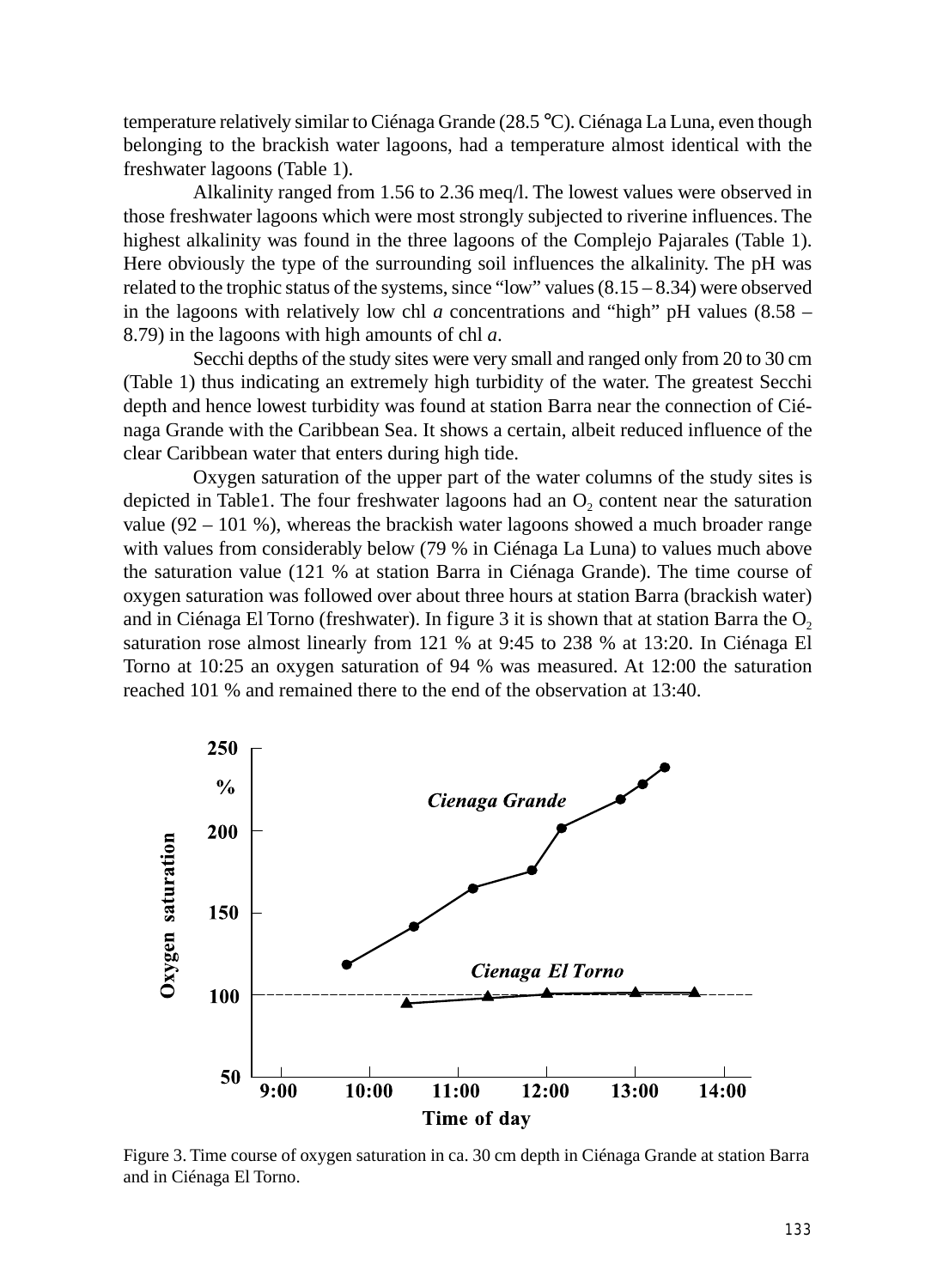The study took place on cloudless days with bright sunshine. The photosynthetic available radiation (PAR) of the three days was almost the same. It ranged from 45.48 to 47.77 x 10<sup>6</sup> µE/m<sup>2</sup>/d. Maximum flux values of 2000 µE/m<sup>2</sup>/s were observed during noon. The incubation periods for the primary production measurements lasted for 3 h more or less symmetrically around noon. Between 41.0 and 43.6% of the daily radiation fell into the incubation periods.

**Phytoplankton composition.** Microscopic analysis of the phytoplankton revealed that in Ciénaga Grande cyanobacteria were the dominant fraction of planktonic algae with respect to cell numbers. In the lagoons of the Complejo Pajarales diatoms became more important at the expense of cyanobacteria, and in the lagoons of the Complejo Isla Salamanca Occidental only diatoms were found. It should be mentioned, however, that additionally high numbers of minute algae belonging to the size class of picophytoplankton were detected which, due to their reduced size and lack of microscopic characteristics, could not be identified microscopically.

**Chlorophyll** *a* **and primary production.** Regarding chlorophyll *a* concentration, the two groups of lagoons differed considerably. In the brackish water lagoons the amounts of chl *a* ranged from 62 to 130 µg/l, whereas in the freshwater lagoons it amounted to values between 5.5 and 19 µg/l (Table 1 and Figure 2).

Figure 4 shows the magnitude and depth distribution of primary productivity at the most and least productive study sites. Maximum primary productivity was found mostly at the second incubation depth (10 cm), with the exception of the sites Centro and Boca Río Sevilla of Ciénaga Grande (20 cm depth). Compared with maximum PP, surface PP was on average 47% lower at the sites in Ciénaga Grande and 6% lower in the lagoons of the Complejo Pajarales and the Complejo Isla Salamanca Occidental. On the other hand, a measurable primary production occurred still down to the lowest incubation depths. On average it amounted to 13% of the maximum value for the Ciénaga Grande sites, 2% for the lagoons of the Pajarales Complex and 13% for those of the Complejo Isla Salamanca Occidental.



Figure 4. Depth distribution of primary productivity at the most productive (Ciénaga Grande, Centro) and least productive site (Ciénaga El Torno) of the study area.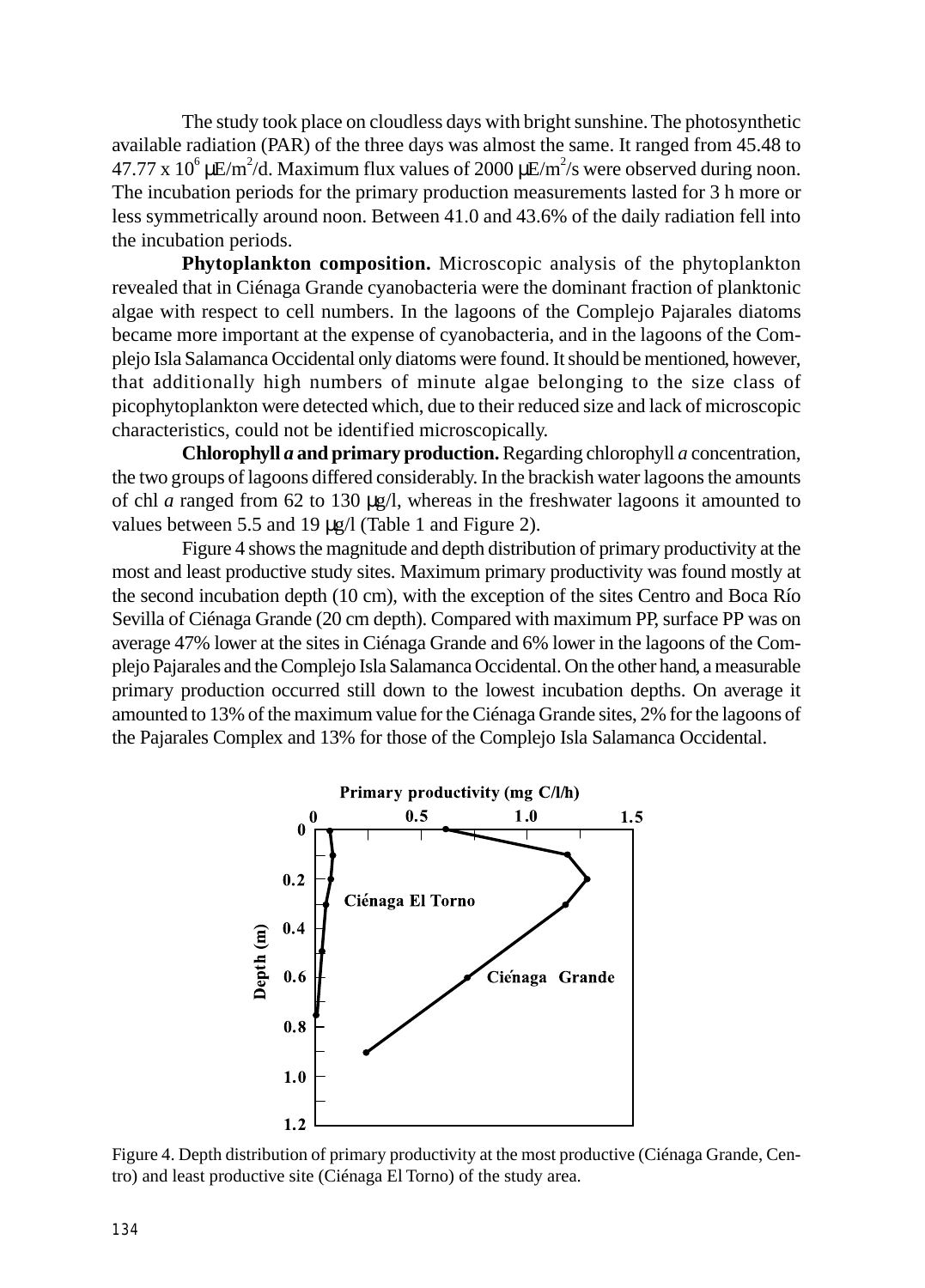The size spectrum of photosynthetically active phytoplankton is presented in figure 5. In Ciénaga Grande and Ciénaga Pajaral the smallest size fraction (0.2-2 µm) was most important and contributed from 44 to 68% to overall primary production, whereas the contribution of this size class in the freshwater lagoons was much smaller and amounted from 0 to 22 % only. In Ciénaga La Luna which belongs to the brackish water lagoons the size class of  $2 - 5$  µm was most important for primary production. In none of the study sites did the largest size class of phytoplankton  $(>20 \mu m)$  play any considerable role. The weighted mean size of the photosynthetic phytoplankton in the brackish water lagoons ranged from 2.51 to 4.06 µm and averaged 3.23 µm. In the freshwater lagoons the weighted mean ranged from 5.24 to 8.32  $\mu$ m and averaged 6.3  $\mu$ m.



Ciénaga Grande

Figure 5. Contribution of different size classes of phytoplankton to overall primary production.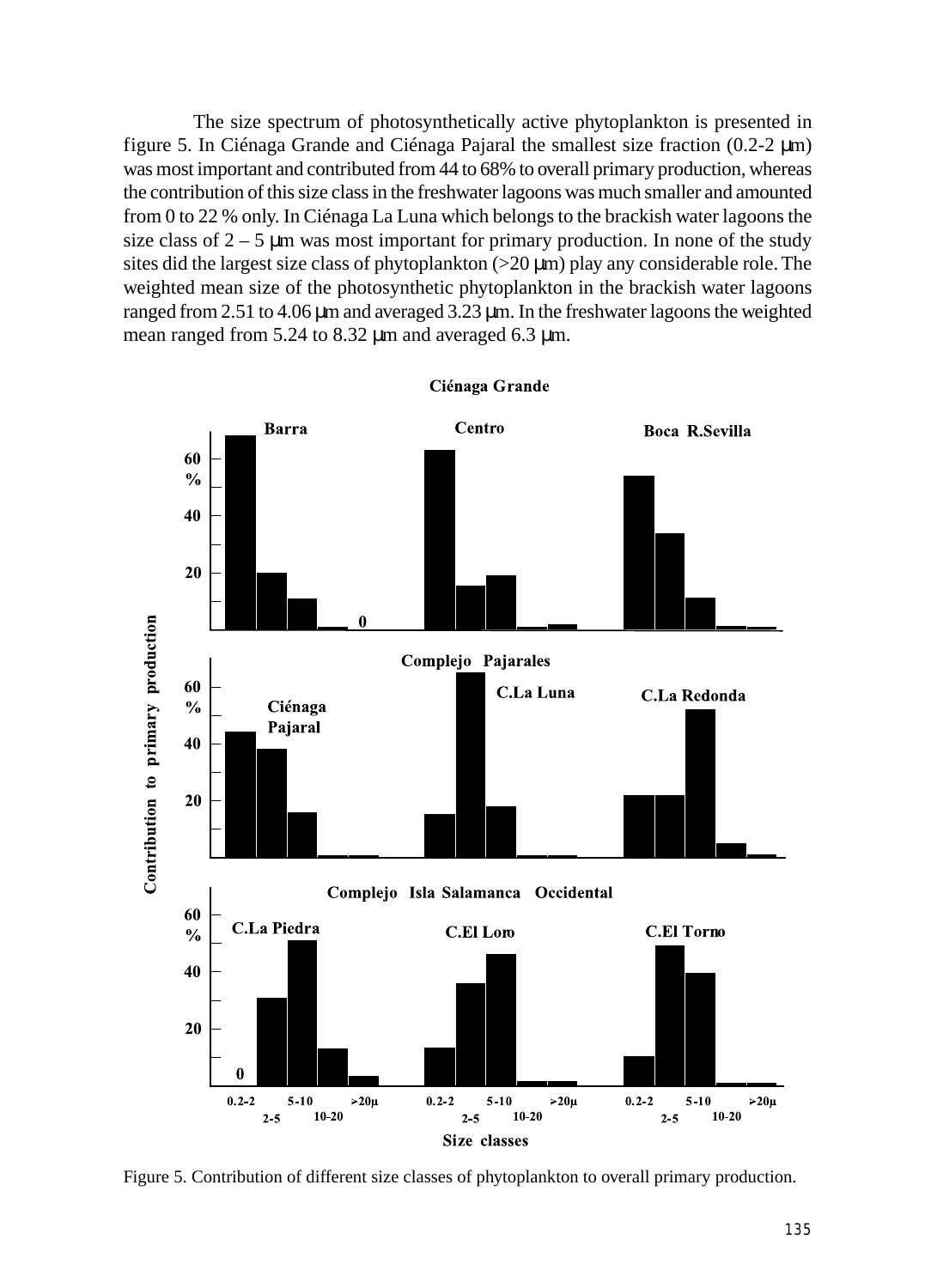Maximum values of primary productivity per volume ranged from 0.72 to 1.25 mg C/l/h in the brackish water lagoons and from 0.073 to 0.32 mg C/l/h in the freshwater lagoons (Figure7, upper part). The lower part of figure 7 shows the depth-integrated primary productivity per unit area of the studied lagoons. Values ranged from 1.40 to 5.76 g C/m<sup>2</sup>/d in the brackish water lagoons and from 0.24 to 0.80 g C/m<sup>2</sup>/d in the freshwater lagoons. The assimilation index, which is the amount of carbon produced per unit chlorophyll *a* and unit time, ranged from 6.9 to 18.5 mg C/mg chl *a*/h in the brackish water and from 12.7 to 16.6 mg C/mg chl *a*/h in the freshwater lagoons (Table 2).

| Study site                            | Primary<br>productivity<br>$mg \frac{C}{l}$ | Depth<br>cm. | Assimilation<br>index<br>$mgC/mg$ Chl a/h |
|---------------------------------------|---------------------------------------------|--------------|-------------------------------------------|
| Ciénaga Grande                        |                                             |              |                                           |
| Barra                                 | 0.758                                       | 10           | 12.2                                      |
| Centro                                | 1.249                                       | 18           | 18.5                                      |
| Boca R. Sevilla                       | 0.736                                       | 18           | 11.6                                      |
| Complejo Pajarales                    |                                             |              |                                           |
| Ciénaga Pajaral                       | 0.895                                       | 10           | 6.9                                       |
| Ciénaga La Luna                       | 0.717                                       | 10           | 7.4                                       |
| Ciénaga La Redonda                    | 0.316                                       | 9            | 16.6                                      |
| Complejo Isla<br>Salamanca Occidental |                                             |              |                                           |
| Ciénaga La Piedra                     | 0.186                                       | 10           | 12.7                                      |
| Ciénaga El Loro                       | 0.247                                       | 10           | 16.6                                      |
| Ciénaga El Torno                      | 0.073                                       | 10           | 13.3                                      |

Table 2. Highest value of primary productivity, depth where this value was found and assimilation index at different sites of the study area.

**Community respiration.** As can be deduced from figure 6 a highly significant correlation ( $p = 0.001$ ) between chl *a* concentration and community respiration was observed in the brackish lagoons, whereas no significant correlation existed in the freshwater lagoons. Figure 7 (upper part) shows the community respiration rates (CR) per unit volume. The rates ranged from 0.072 to 0.122 mg C/l/h in the brackish water lagoons and from 0.016 to 0.026 mg C/l/h in the freshwater lagoons. On an areal basis (lower part of figure 7) the depth-integrated CR of the entire water column ranged from 2.07 to 5.37  $gC/m^2/d$  in the group of brackish water lagoons. In this group at sites Barra in Ciénaga Grande as well as in Ciénaga Pajaral and Ciénaga La Luna the amount of organic material which was respired (decomposed) in the water column, surpassed the organic material produced. In the group of freshwater lagoons community respiration per unit area ranged from 0.31 to 0.69 g  $C/m^2/d$ . In this group in Ciénaga La Redonda and in Ciénaga El Torno slightly more organic material was decomposed than produced (Figure 7).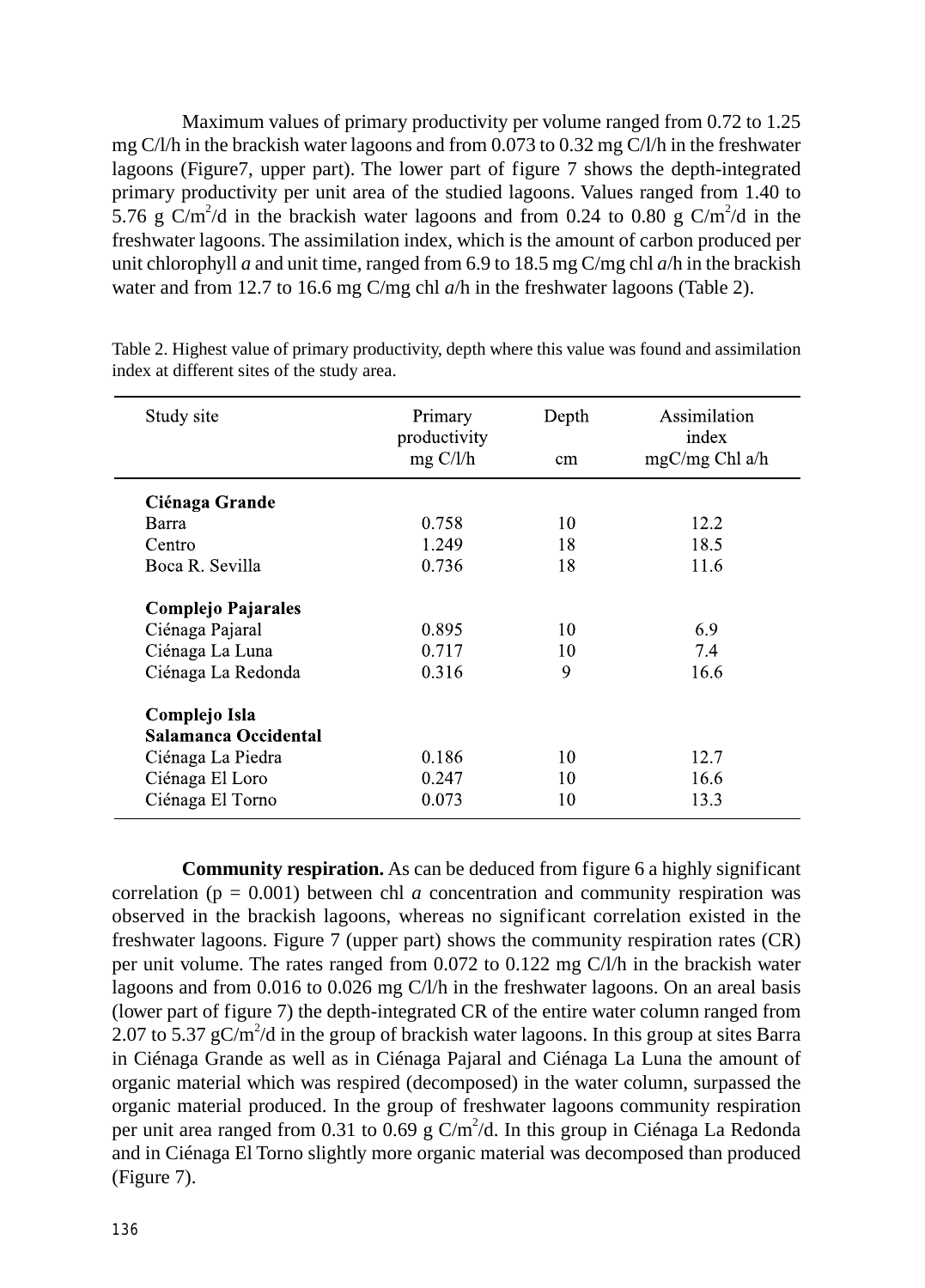

Figure 6. Correlation between the phytoplankton chlorophyll *a* concentration and the respiration of the whole plankton community.



Figure 7. Upper part: Maximum values of primary productivity and community respiration on a volumetric basis. Lower part: Values of primary productivity and community respiration calculated on an areal basis for the entire water column. (White bars  $=$  primary productivity, black bars  $=$ respiration).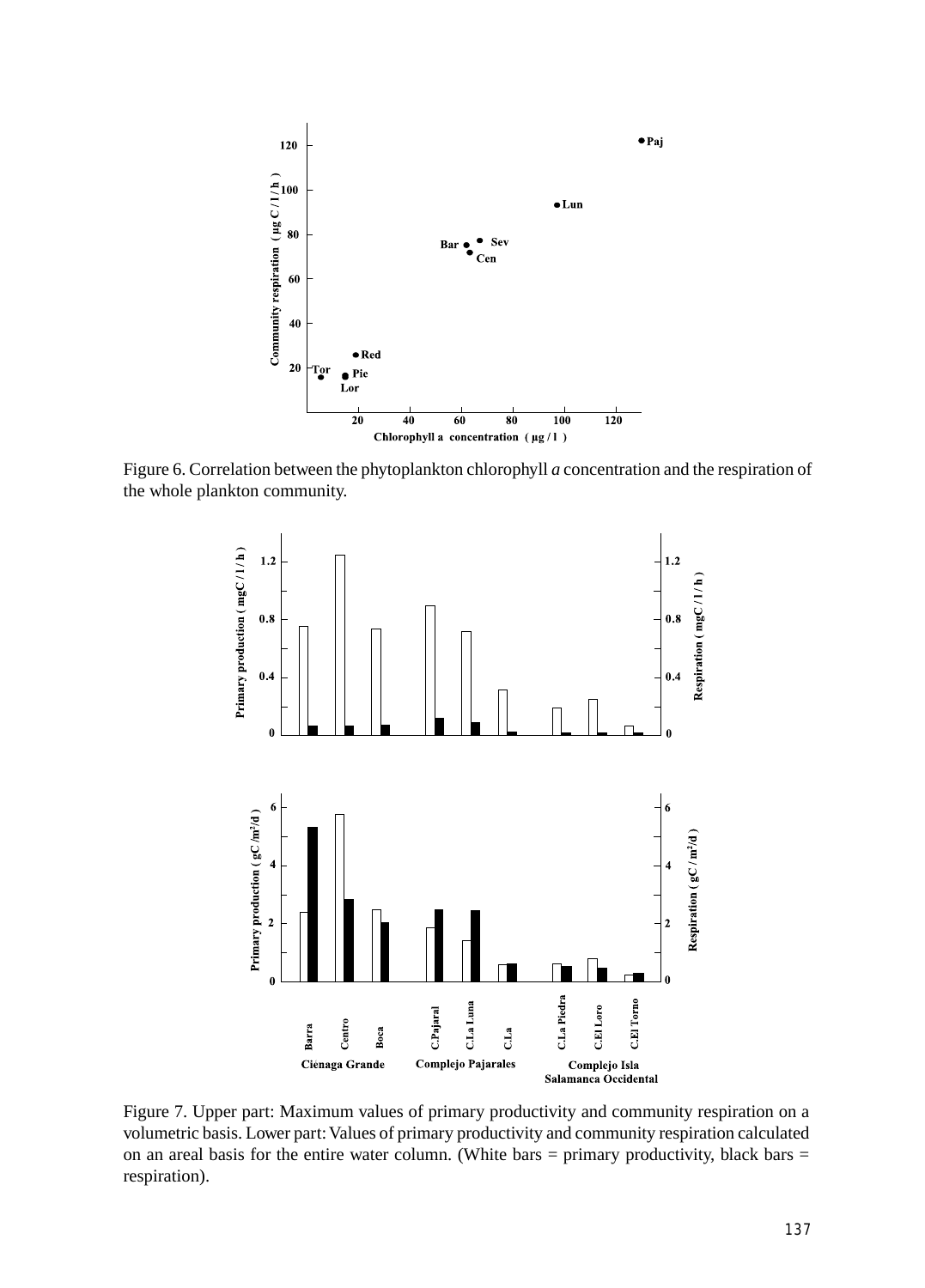#### **DISCUSSION**

Generally, the primary productivity of freshwater lakes and coastal lagoons increases from higher to lower latitudes. A series of factors is responsible for this fact, the most important being the higher and more evenly distributed light energy throughout the year. The light conditions permit a longer duration of the productive phase which in the tropics lasts throughout the whole year. Superimposed on the increase of PP towards lower latitudes several factors may exist which can mask this general trend. Striking examples of a different trophic status between neighbouring aquatic systems are the coastal lagoons of our study area, the outer delta of the Magdalena River.

Already a short visit of the study area gives the impression that the brackish coastal lagoons Ciénaga Grande, Ciénaga Pajaral and Ciénaga La Luna are very productive aquatic systems, whereas the freshwater lagoons Ciénaga La Redonda, Ciénaga La Piedra, Ciénaga El Loro and Ciénaga El Torno are much less so. This assumption originates on the one hand from the very turbid waters with their greenish colour caused by high concentrations of phytoplankton and detritus in the brackish lagoons and on the other hand from the yellowish waters containing clay and silt in the freshwater lagoons. A further good indication for the anticipated differences in productivity is the time course of the dissolved oxygen concentration. At station Barra in Ciénaga Grande  $O<sub>2</sub>$ supersaturation in the near surface water rose up to 238% at 13:20. From the almost linear increase of the curve up to this hour (Figure 3) a further increase of supersaturation could be expected later in the afternoon. This will probably happen to a certain degree, but much higher values are surely prevented by the onset of the afternoon breeze which mixes the water column and facilitates the outgasing of oxygen from of the water. Gocke *et al*. (1990) observed similar high supersaturations in the very productive coastal waters of Costa Rica during the formation of a dense red tide bloom. Melack and Kilham (1974) found even much higher saturation values (up to 340%) in extremely productive Lake Nakuru in Eastern Africa. On the other hand, in the freshwater lagoon Ciénaga El Torno oxygen concentration and hence percentage saturation changed only slightly during the observation period. We may deduce from the shape of the curve that the  $O_2$  concentration remains near the 100% saturation level during the day and probably also during the night. This indicates a relatively low intensity of oxygen liberating (hence primary productivity) and oxygen consuming (hence respiration) processes. Otherwise a larger day-night variation would have occurred.

Our primary production measurements corroborated this first impression of the trophic status of both types of lagoons within the DERM. Primary productivity in the very productive brackish lagoons ranged between 0.72 and 1.25 mg C/l/h and the depths where these high values were found lay between  $10 - 20$  cm. Severe light inhibition occurred at the water surface (Figure 4) which is to be expected considering the high light intensity of up to 2000  $\mu$ E/m<sup>2</sup>/s measured during the incubation time. On the other hand, a rapid decrease of PP values below 20 cm indicates that light limitation occurs already almost directly below the water surface. Thus, the productive zone is limited to a thin layer of only about one meter thickness. The main reason for this is selfshading by the large amount of phytoplankton itself. In the freshwater lagoons the productive layer too was restricted to less than the uppermost meter. The highest values of PP within this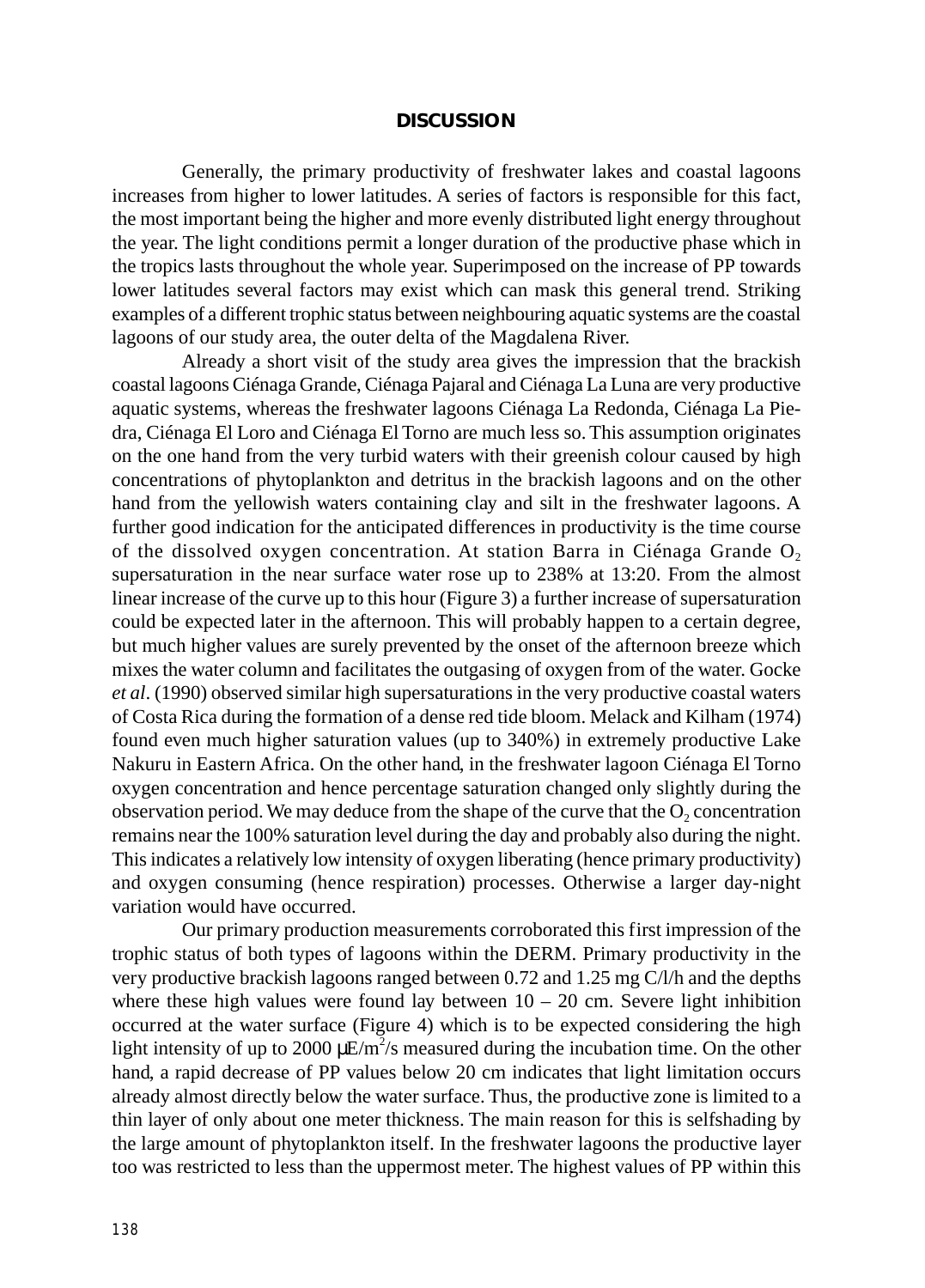layer (always found at 10 cm depth) ranged between 0.037 and 0.32 mg C/l/h. As in the brackish lagoons, an inhibition of PP occurs also at the surface of the freshwater lagoons due to high incident radiation, but the degree of inhibition seems to be much less than in the brackish ones. The reason for this may have resulted from an inadequate resolution of the primary productivity rates in the upper  $10 - 20$  cm. In general, even if the total light intensity in the uppermost meter of the highly productive brackish and the low productive freshwater lagoons may be roughly comparable, the light quality is surely very different. In the first group the light is reduced due to a more or less specific absorption mainly by phytoplankton pigments (selfshading). In the second group light scattering by high amounts of suspended fine inorganic sediment particles is the most important reason for the rapid light reduction.

Daily primary production of the brackish lagoons on an areal basis amounted to 1.40-5.76 gC/m<sup>2</sup>/d. The PP value of 5.76 gC/m<sup>2</sup>/d found in the central part of Ciénaga Grande is very similar to the value obtained in 1987 by Hernández and Gocke (1990) for the same location and time of year. These authors estimated an annual gross primary production of 1690  $gC/m^2$  which makes this coastal lagoon one of the most productive coastal systems of the world (Knoppers, 1993). The high areal PP of 5.76  $gC/m^2/d$  is probably representative of the largest part of Ciénaga Grande. Deviations from this value such as those observed at sites Barra and Boca Río Sevilla are probably restricted to smaller "subregions". Lower PP values near the inlet of Ciénaga Grande were also found by Hernández and Gocke (1990) especially during the dry season. They were due to a certain degree of "dilution" of the lagoon water with clear Caribbean water with low sediment and plankton loads which affects this part of Ciénaga Grande during high tide. PP of the third sampling site near the mouth of Río Sevilla was quite similar to the central site during the annual survey of the above-mentioned authors. The large deviation encountered by us in the present study is difficult to explain, especially since the chl *a* concentrations of the three sampling sites were almost identical (Table 1) and the incubations were made under the same conditions (see under Methods). It may be due to a different composition of the phytoplankton, although the composition of the identifiable phytoplankton does not seem to corroborate this assumption. It may also reflect a better nutrient supply in the central part of the lagoon, which enabled a higher assimilation index to be reached (Table 2). The areal PP of the two other lagoons of the brackish group (Ciénaga Pajaral and Ciénaga La Luna) is comparable to sampling sites Barra and Boca Río Sevilla of Ciénaga Grande, whereas the areal PP of the freshwater lagoons ranging from 0.24 to 0.80 gC/m<sup>2</sup>/d was much lower. The latter is probably due to the special light conditions in these systems.

Yearly oscillations of PP are very much dampened in the tropics. According to Hernández and Gocke (1990) the lowest PP observed during their annual study in 1987 in the central part of Ciénaga Grande, was found in March and amounted to 2.7  $gC/m^2/d$ , whereas the highest value was measured in October and amounted to 8.8  $gC/m^2/d$ . Thus, the total range was only slightly larger than a factor of three. About the same annual variation between the least and most productive months was observed by Gocke *et al*. (2001) in the Golfo de Nicoya (Pacific coast of Costa Rica) and by Smayda (1966) in the Gulf of Panama. On the other hand, seasonal variations in temperate aquatic systems may run up to two orders of magnitude as shown e.g. by Moigis (1983) in the Kiel Fjord,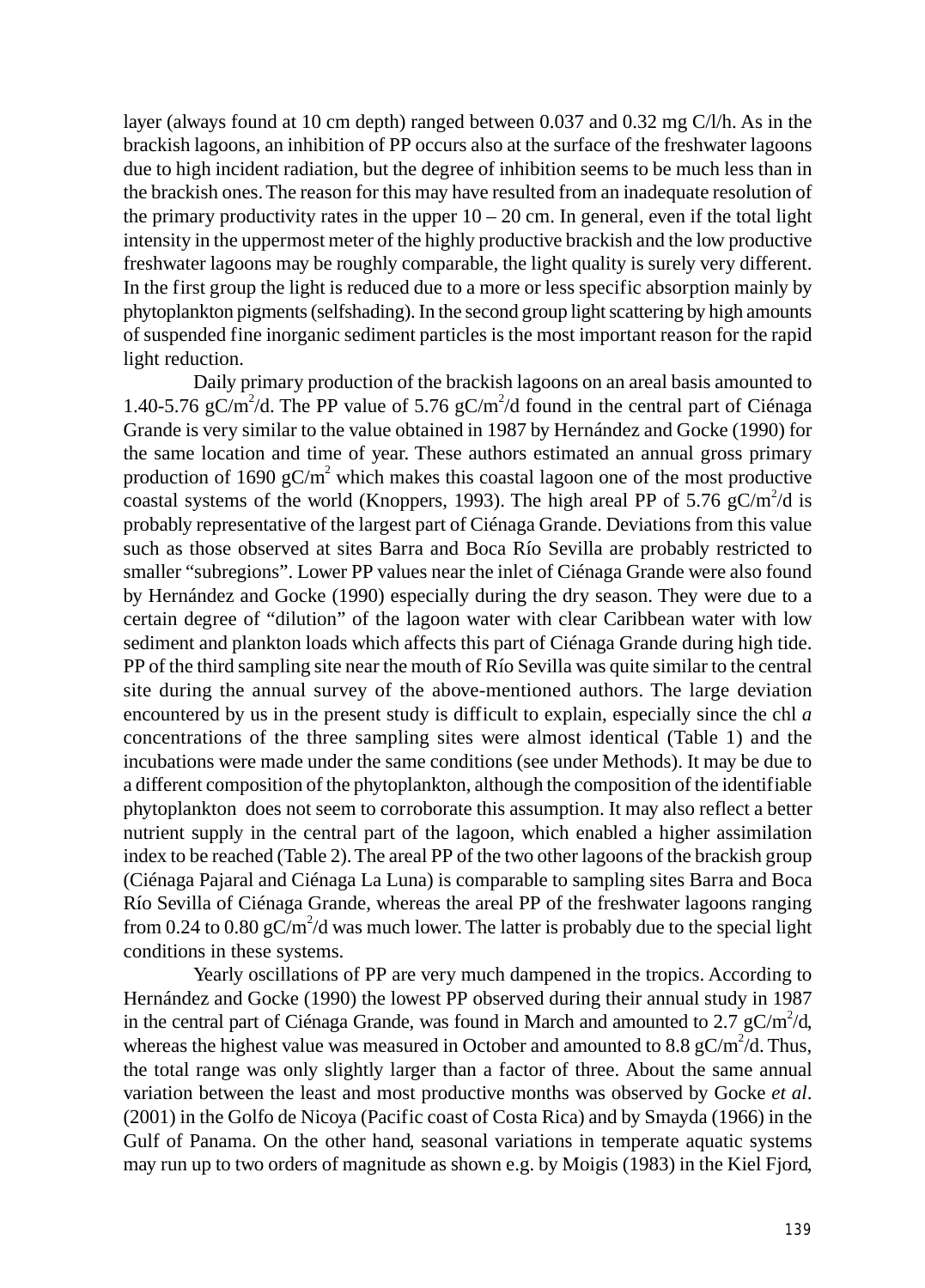Germany. The highest daily rates of PP in tropical coastal lagoons probably do not surpass significantly those in comparable aquatic systems in the temperate zone. It is especially the relative constancy of high rates throughout the year which is responsible for the high annual primary production of the tropical coastal lagoons.

In addition, the strong radiation in the tropics causes high water temperatures which allows a higher  $P_{\text{max}}$  (assimilation index) to be reached per unit of chlorophyll a. Harrison and Platt (1980) conclude that temperature accounted for 40% of the observed variation in the assimilation index of coastal marine phytoplankton. A thorough literature survey by Vedernikov (1985) revealed a total range of 0.1 – 35.0 mg C/mg chl *a*/h for natural populations of phytoplankton, usually, however, the values were from  $0.5 - 15.0$ mg C/mg chl *a*/h. Lalli and Parsons (1997) cite literature data which indicate an assimilation index of  $9 - 17$  mg C/mg chl  $a/h$  for high nutrient and high temperature regions such as tropical coastal lagoons. Our findings with values between 11.6 and 18.5 mg C/mg chl *a*/h for the three sampling sites of Ciénaga Grande and between 12.7 and 16.6 mg C/mg chl *a*/h for the freshwater lagoons (Table 2) coincide nicely with the literature data of the latter authors. The relatively low AI (6.9 and 7.4 mg C/mg chl *a*/h) encountered in Ciénaga Pajaral and Ciénaga La Luna, where very high PP rates and chl *a* concentrations were found, are difficult to explain. They may be due to senescent algae during the phase of an already declining phytoplankton bloom.

A further reason which adds to explain the high primary productivity of the brackish lagoons of the study area is the fact that smaller size classes of algae are especially active in relation to their size. A striking example is given by Pollinger and Berman (1982), who found in Lake Kinneret, Israel, that the nanoalgae were ten-fold more active in terms of C-assimilation per unit biomass than the dominant large dinoflagellates which they were accompanying. In the present study the overwhelming importance of the smallest size class of  $0.2 - 2.0 \mu m$  which alone was responsible for  $44 - 68\%$  of total primary production in the brackish lagoons (with the exception of Ciénaga La Luna) is clearly depicted (Figure 5). In the freshwater lagoons the smallest algae became less important in favour of the 2-5 and 5-10 µm size classes. However, even if the weighted mean size of the algae with respect to primary production is about twice as large in the freshwater lagoons than in the brackish ones (6.30 compared to 3.23 µm), it is obvious that the fraction of pico and nanoalgae are the dominant primary producers in both groups of lagoons. In none of the lagoons the microalgae (>20 µm) played a significant role. The highest share of these larger algae was found in Ciénaga La Piedra and even here they contributed to only 3% of total PP.

The overwhelming importance of pico and nanoalgae in all coastal lagoons of the DERM (especially in the highly eutrophic and hyperproductive brackish systems) contrasts with the results of Iriarte and Purdie (1994) obtained in the temperate marine environments of southern England where the importance of the smallest algae diminished from offshore to estuarine waters. Similar observations were made by Owens *et al*. (1993) in a transect from the oligotrophic gyre in the central northern Indian Ocean to the highly productive upwelling region off Oman. Studies off Brazil by Teixeira and Gaeta (1991) also indicated that the importance of the smallest size fraction  $(0.45 - 1 \,\mu\text{m})$  was less in estuaries than in oceanic regions. Although the many results reported in the literature are somewhat difficult to compare due to the lack of coincidence between the size classes, it is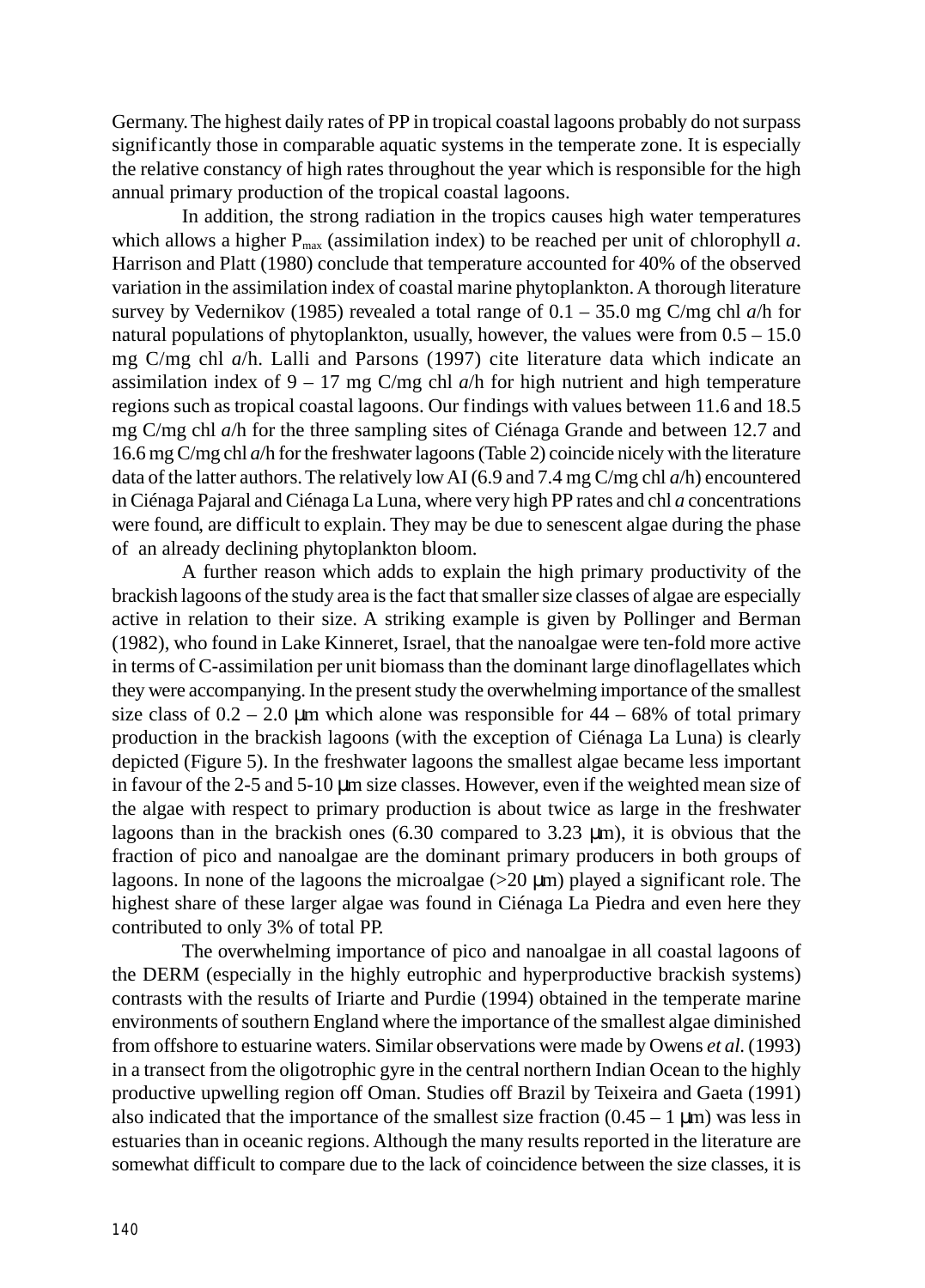obvious that usually the contribution of the smallest algae of the phytoplankton to the overall primary production diminishes with increasing eutrophication. In this respect the lagoons of the DERM (especially the brackish ones) behave completely the other way round.

The highly significant correlation between chl *a* concentration and community respiration in the brackish water lagoons and the lack of a significant correlation in the freshwater lagoons indicates that, at high concentrations of chl *a*, the phytoplankton dark respiration is the dominant component of the community respiration (Figure 6). At low chl *a* concentrations phytoplankton respiration is less important because the respiration of heterotrophic microorganisms (bacteria and zooplankton) contribute proportionately more to community respiration. Similar observations were made by Iriarte *et al*. (1991) in marine coastal waters. Since in the freshwater lagoons of the DERM relatively low chl *a* concentrations paralleled high amounts of inorganic turbidity it is likely that many of the microheterotrophs were associated with fine sediment particles introduced by the Río Magdalena.

The amount of organic material respired per unit volume was quite small compared to the amount produced (Figure 7). It ranged from 4.9% (Ciénaga La Redonda) to 21.9% (Ciénaga El Torno) with a mean value of 10.6% if only the daytime and the depth of the highest PP rates are considered. Thus, during daytime a large excess of organic material is produced at least in the upper part of the euphotic layer. If, however, the whole water column (which is aphotic below around 1 m) and night time CR too are taken into consideration, mass balance calculations suggest that, in some lagoons or stations, more organic material is degraded than produced. The high areal respiration of 5.4 g  $C/m^2/d$  at station Barra may be somewhat misleading. It is easily explained by the exceptionally "large" depth (3 m) of this sampling site. At "normal" depths in the vicinity of station Barra the amount of organic material respired is probably much less than the produced one. Thus, in the whole, Ciénaga Grande is an autotrophic system in which – as stated already by Hernández and Gocke (1990) – more organic material is produced than decomposed. The results are in line with the classical outwelling hypothesis which states that coastal embayments like estuaries and coastal lagoons usually act as a source of organic carbon for the adjacent coastal areas (Winter *et al*., 1996).

In Ciénaga Pajaral and Ciénaga La Luna the respiration rates per unit volume were much higher than in the Ciénaga Grande (Figure 7). This was paralleled by higher amounts of phytoplankton as indicated by higher concentrations of chl *a* (Table 1). As already stated, the assimilation index in both systems was relatively low (Table 2) probably indicating a senescent phytoplankton community. This lead to a comparably low primary production which in turn resulted in a situation where respiration in the whole water column surpassed depth-integrated primary production. Hence, Ciénaga Pajaral and Ciénaga La Luna were heterotrophic at the moment of the study, but this situation is probably restricted to short time intervals. Ciénaga La Redonda and Ciénaga El Torno were also heterotrophic, supply and demand of organic substances, however, were almost balanced. The demand of organic material in excess over the produced material must be compensated from allochthonous sources, such as the mangrove fringes present in all of the lagoons and the input of dissolved and particulate organic material by the Río Magdalena into the freshwater lagoons.

The question, whether the primary productivity of Ciénaga Grande has changed during the last  $10 - 20$  years or not, is difficult to answer. (About the other lagoons no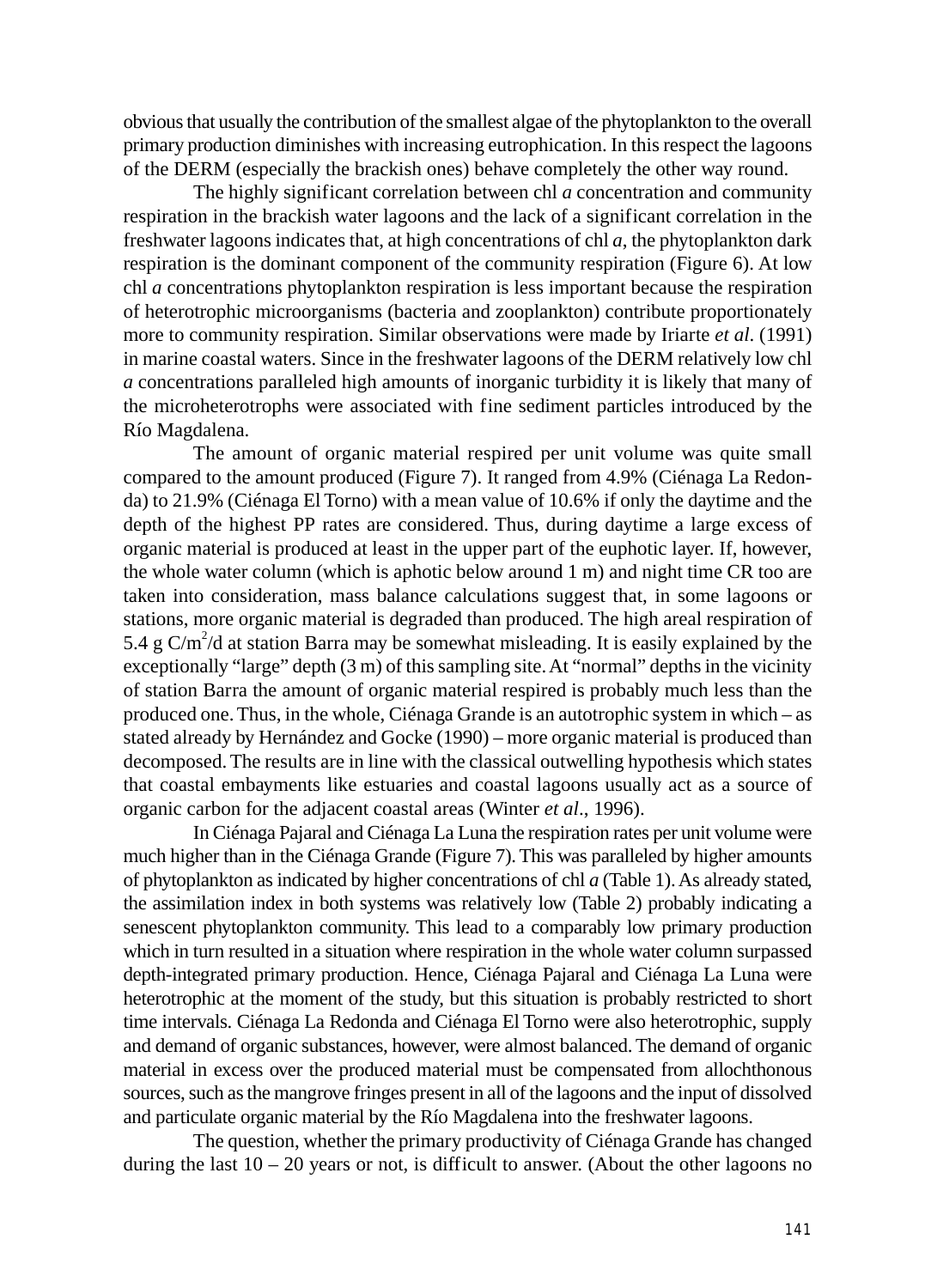statements can be made since previous data are not established yet). Mancera *et al*. (in prep.) stated that the concentrations of dissolved inorganic nitrogen and orthophosphate increased in the central part of Ciénaga Grande. It should be pointed out that in this aquatic system the inorganic fraction of nutrients is small compared to their total concentrations (Hernández and Gocke,1990). Instead of the magnitude of the inorganic fraction the high dynamics between uptake and release processes are more decisive for the high PP rates. Mancera *et al*. (in prep.) also report an increase in chlorophyll *a* concentration in Ciénaga Grande. The few measurements of PP rates made during the present study indicated almost exactly the same rate for the central part but significantly lower ones for sampling sites Barra and Boca Río Sevilla as were found by Hernández and Gocke (1990) at the end of February 1987. At the beginning of March in 1987 a drastic shift of primary productivity occurred. The rates decreased rapidly to about half of their earlier values and remained at this level till about June. Taking into consideration this fast change of PP we hesitate to draw conclusions. If at the moment of our study the lagoons were still in the phase of high PP, our values would indicate no change in the center and a decrease in the peripheral parts. If it were already in the low PP phase our data would indicate an increase in primary productivity. More measurements are urgently needed since primary production governs the magnitude of all processes which depend on the organic material delivered directly or indirectly by the photosyntheticaly active organisms.

#### **ACKNOWLEDGEMENTS**

This study was supported by a grant to the first author from a bilateral scientific interchange program between COLCIENCIAS (Colombia) and DAAD (German Academic Exchange Service). The field trips were financed by the Instituto de Investigaciones Marinas and Costeras (INVEMAR) in Santa Marta, Colombia. We thank the director, the scientific and technical board of the INVEMAR for constant encouragement during the study. The students Adriana Garavito and Liliana González are gratefully acknowledged for field and laboratory assistance. We also thank the reviewers for their most valuable hints to improve our manuscript. Last, but not least, we are especially indebted to Sr. Martin Montaño for his most skilful aid as boat helmsman during the field trips.

#### **REFERENCES**

- Botero, L. and J. E. Mancera. 1996. Síntesis de los cambios de origen antrópico en los últimos años en la Ciénaga Grande de Santa Marta (Colombia). Rev. Acad. Colom. Cienc. Vol. 20, No. 78: 465- 474.
- \_\_\_\_\_\_\_\_. H. Salzwedel. 1999. Rehabilitation of the Ciénaga Grande de Santa Marta, a mangrove-estuarine system in the Caribbean coast of Colombia. Ocean & Coastal Management 42: 243-256.
- Gaarder, T. and H. H. Gran. 1927. Investigations of the production of plankton in the Oslo Fjord. Rapp. et Proc. Verb., Cons. Internat. Explor. Mer 42: 1-48.
- Gocke, K., J. Cortés and C. Villalobos. 1990. Effect of red tides on oxygen concentration and distribution in the Golfo de Nicoya, Costa Rica. Rev. Biol. Trop. 38: 401-407.
- \_\_\_\_\_\_\_\_., J. Cortés and M.M. Murillo. 2001. The annual cycle of primary productivity in a tropical estuary: The inner regions of the Golfo de Nicoya, Costa Rica. Rev. Biol. Trop. (Suppl. 2): 298-306.
- Harrison, W. G. and T. Platt. 1980. Variations in assimilation number of coastal marine phytoplankton: effects of environmental co-variates. J. Plankton Res. 2: 249-260.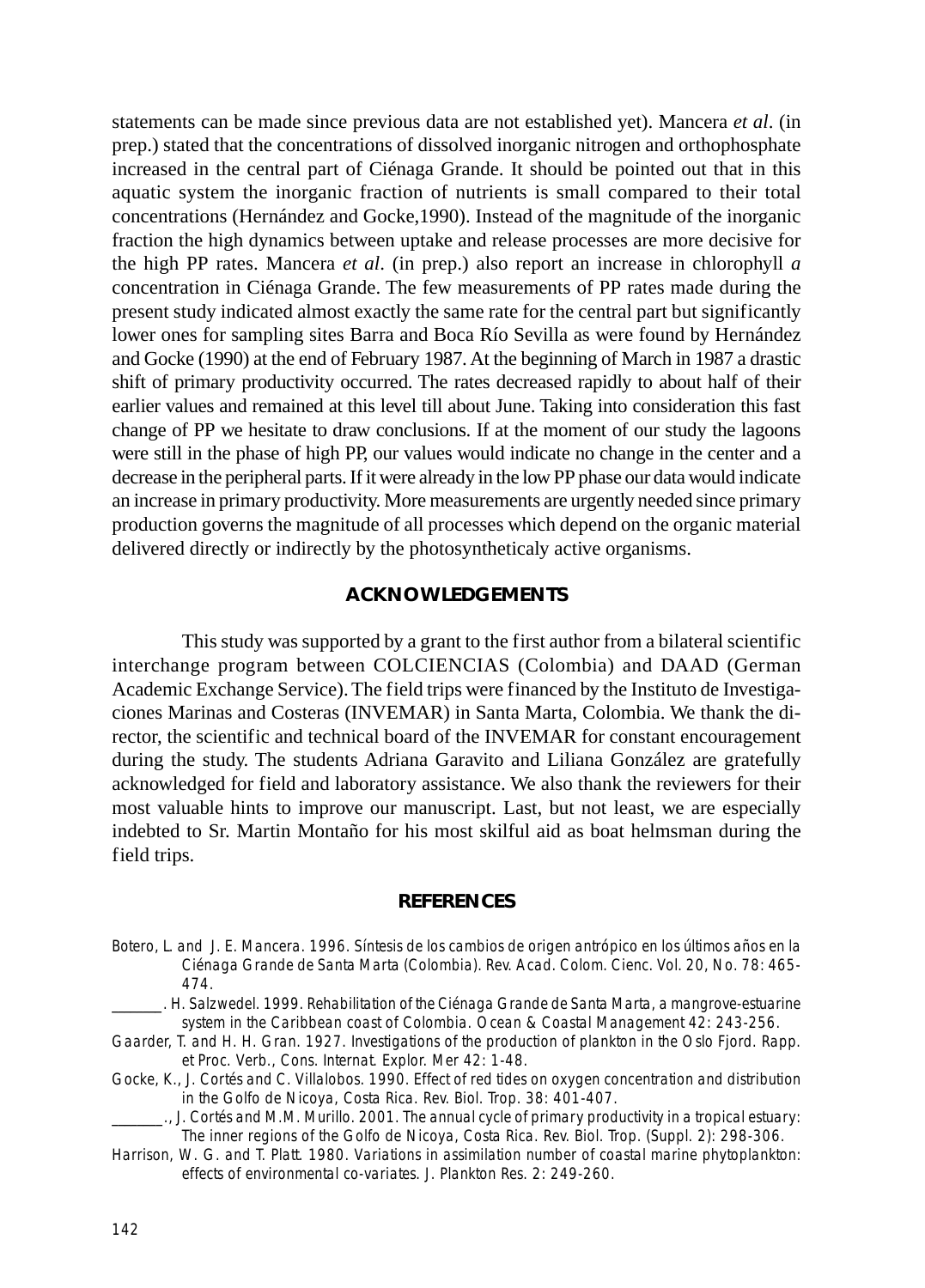- Hernández, C. 1986. Producción primaria and dinámica del fitoplankton en la Ciénaga Grande de Santa Marta, Colombia. Tesis de Maestría, Universidad Nacional de Colombia, Bogotá, Colombia, 177 p.
- \_\_\_\_\_\_\_\_. and K. Gocke.1990. Productividad primaria en la Ciénaga Grande de Santa Marta, Colombia. An. Inst. Invest. Mar. Punta de Betin 19-20: 101-119.
- Hoppe, H.-G., K. Gocke, D. Zamorano and R. Zimmermann. 1983. Degradation of macromolecular organic compounds in a tropical lagoon (Ciénaga Grande, Colombia) and its ecological significance. Int. Rev. Ges. Hydrob. 68: 811-824.
- IGAC. 1973. Monografía del Departamento del Magdalena. Instituto Geográfico Agustin Codazzi, Bogotá, 164 p.
- Iriarte, A., G. Daneri, V. M. T. Garcia, D. A. Purdie and D. W. Crawford. 1991. Relations entre chlorophyll a et taux de respiration du plancton dans les eaux littorales. Oceanol. Acta 14: 379-388.
- and D. A. Purdie. 1994. Size distribution of chlorophyll a, biomass and primary production in a temperate estuary (Southampton Water): The contribution of photosynthetic picoplankton. Mar. Ecol. Prog. Ser. 115: 283 – 297.
- Knoppers, B.1993. Aquatic primary production in coastal lagoons. p. 219-260.In: B. Kjerfve ( Ed.). Coastal Lagoon Processes. Elsevier Science Publisher B. V.
- Lalli, C. M. and T. R. Parsons. 1997. Biological oceanography. An introduction. 2<sup>nd</sup> edit. Butterworth-Heinemann, Oxford, 314 p.
- Mancera Pineda, J. E., O. L. Baena Parra and J. C. Diez Grisales. 1996. Referencias bibliográficas publicadas e ineditadas de la Ciénaga Grande de Santa Marta, Caribe Colombiano. Ciencias naturales, Vol 1, 1964 - 1995. INVEMAR – CORPAMAG – GTZ, Santa Marta, Colombia.
- \_\_\_\_\_\_\_\_. and A. Vidal.1994. Florescimiento de microalgas relacionado con la muerte masiva de peces en el complejo lagunar Ciénaga Grande de Santa Marta, Caribe Colombiano. An. Inst. Invest. Mar. Punta de Betín 23: 103-117.
- \_\_\_\_\_\_\_\_.**,** R.R. Twilley, R. Giraldo and W. Troncoso. (in prep.) Trends in the water quality of a tropical estuarine ecosystem along the Caribbean coast of Colombia: Ciénaga Grande de Santa Marta. Submitted to Wetlands Ecology and Management.
- Mantoura, R. F. C. and C. A. Llewellyn. 1983. The rapid determination of algal chlorophyll and carotenoid pigments and their breakdown products in natural waters by reverse-phase high-performance liquid chromatography. Analyt. Chim. Acta 151: 297-314.
- Melack, J. M. and K. Kilham. 1974. Photosynthetic rates of phytoplankton in East African alkaline, saline lakes. Limnol. Oceanogr. 19: 743-755.
- Moigis, A. G. 1983. Zur Grössenstruktur und Ökologie des Phytoplanktons in der Kieler Förde unter dem besonderen Aspekt einer möglichen Ölverschmutzung. Tesis Doct., Kiel, Germany, 171 p.
- Owens, N. J. P., P. H. Burkill, R. F. C. Mantoura, E. M. S. Woodward, I. E. Bellan and J. Aiken. 1993. Size fractionated primary production and nitrogen assimilation in the northwestern Indian Ocean. Deep Sea Res. 40: 697-709.
- Palacio, J. A. 1983. Die benthische Makroinvertebratenfauna der tropischen Ästuarregion Ciénaga Grande de Santa Marta (Kolumbien) und ihre Aktivität im Wechsel zwischen Trocken- und Regenzeit. Tesis de Doctorado, Ruhr-Universität Bochum,Germany. 248 p.
- Parsons, T. R., M. Takahashi and B. Hargrave. 1984. Biologic oceanographic processes. 3<sup>rd</sup> edit. Pergamon Press, London, 330 p.
- Polanía, J., A. Santos-Martínez, J. E. Mancera-Pineda and L. Botero Arboleda. 2001. The coastal lagoon Ciénaga Grande de Santa Marta. In : U. Seeliger and B. Kjerfve (eds.): Coastal marine ecosystems of Latin America. Springer Verlag Berlin Heidelberg.
- Pollingher, U. and T. Berman. 1982. Relative contributions of net and nanno phytoplankton to primary production in Lake Kinneret (Israel). Arch. Hydrobiol. 96: 33 – 46.
- Sánchez, C. E., F. Rodriguez, E. Collante and O. Simbaqueva. 1993. Atlas de radiación solar de Colombia. INEA, IDEAM, HIMAT, Bogotá, Colombia. 85 p. and anexos.
- Smayda T. J. 1966. A quantitative analysis of the phytoplankton of the Gulf of Panama. III. General ecological conditions and the phytoplankton dynamics at 8° 45'N, 79° 23'W from November 1954 to May 1957. Bull. Inter-Am. Trop. Tuna Comm. 11: 353-612.
- Steemann-Nielsen, E. 1952. The use of radioactive carbon (<sup>14</sup>C) for measuring organic production in the sea. J. Cons. Perm. Int. Explor. Mer 18: 117-140.